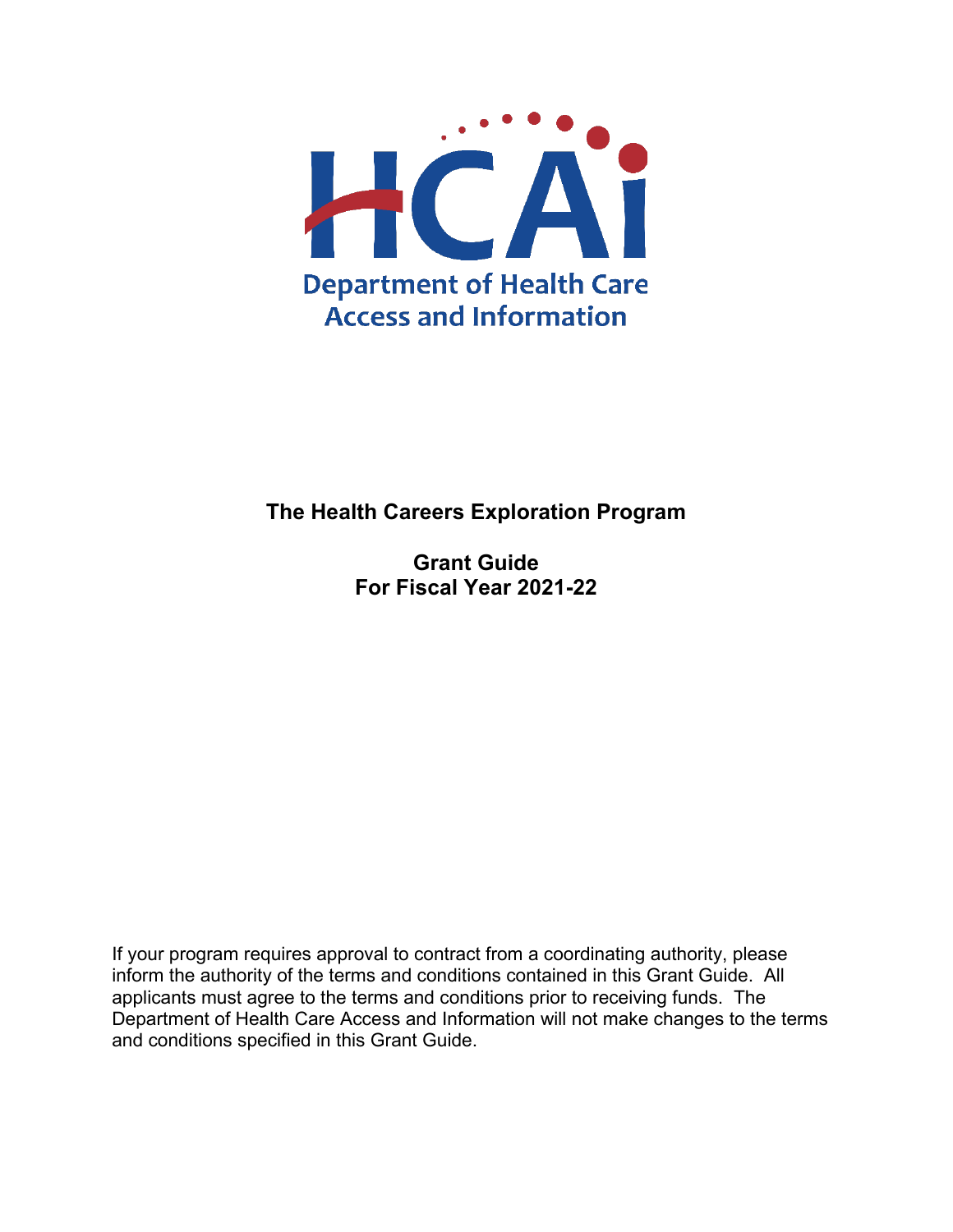# **Table of Contents**

|    | B. Eligible Applicants, Available Funding, and Award Categories1 |  |
|----|------------------------------------------------------------------|--|
|    |                                                                  |  |
|    |                                                                  |  |
|    |                                                                  |  |
|    |                                                                  |  |
|    |                                                                  |  |
| Е. |                                                                  |  |
|    |                                                                  |  |
|    |                                                                  |  |
|    |                                                                  |  |
|    |                                                                  |  |
|    |                                                                  |  |
|    |                                                                  |  |
| L. |                                                                  |  |
| J. |                                                                  |  |
| Κ. |                                                                  |  |
| L. |                                                                  |  |
|    |                                                                  |  |
|    |                                                                  |  |
|    |                                                                  |  |
|    |                                                                  |  |
|    |                                                                  |  |
|    |                                                                  |  |
|    |                                                                  |  |
|    |                                                                  |  |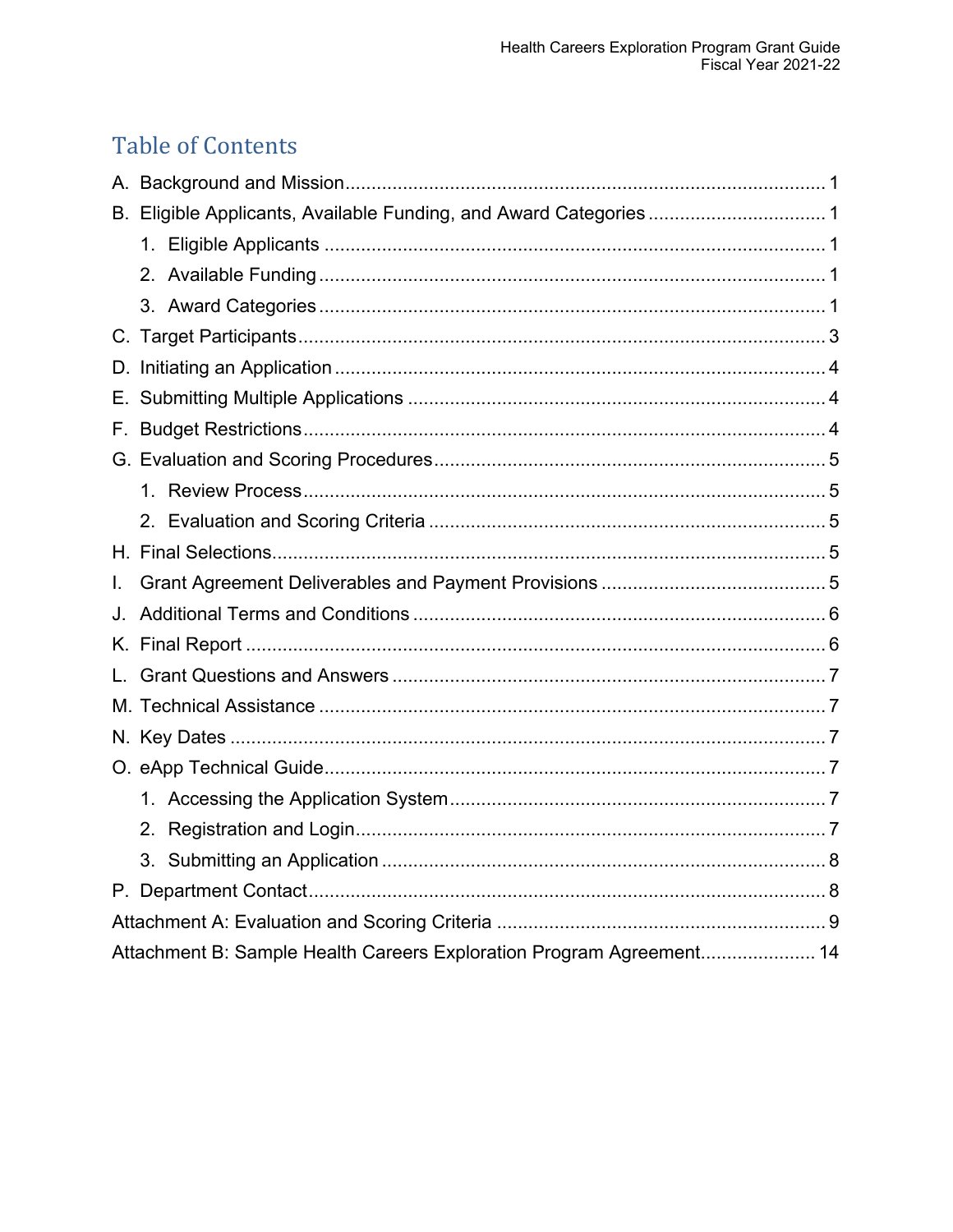#### <span id="page-2-0"></span>**A. Background and Mission**

Pursuant to the Health Professions Career Opportunity Program, Health and Safety Code Section 127885, et. seq., the Department of Health Care Access and Information (HCAI) will consider applications for the Health Careers Exploration Program (HCEP) that support and encourage underrepresented and disadvantaged individuals to pursue health careers in order to develop a more culturally and linguistically competent healthcare workforce.

Competitive proposals will demonstrate a commitment to the Health Careers Exploration Program goals by implementing the following components:

- Conducting a conference and/or workshop series aimed at informing individuals of opportunities in health professional careers.
- Providing support and technical assistance to health professional schools and colleges, as well as to student and community organizations active in minority health professional development.
- Conducting relevant workforce research and data analysis in the field of minority and disadvantaged health professional development.

## <span id="page-2-1"></span>**B. Eligible Applicants, Available Funding, and Award Categories**

## <span id="page-2-2"></span>**1. Eligible Applicants**

HCAI will accept proposals from public, private nonprofit, and private for-profit organizations located within California. Individuals are not eligible to apply.

## <span id="page-2-3"></span>**2. Available Funding**

Approximately \$2,200,000 is available to support health career conferences and/or workshops and health career exploration. Of the available funds, up to \$1 million is available to promote behavioral health careers, and up to \$1 million is available to promote geriatric care careers.

HCAI may award full, partial, or no funding to an applicant based on the applicant's success in meeting the selection criteria score and the amount of available funds.

#### <span id="page-2-4"></span>**3. Award Categories**

#### a. **Award Category A: Health Career Conferences and/or Workshops**

Award Category A focuses on introducing participants to a wide variety of health career options by offering health "career fair" experiences and/or workshops.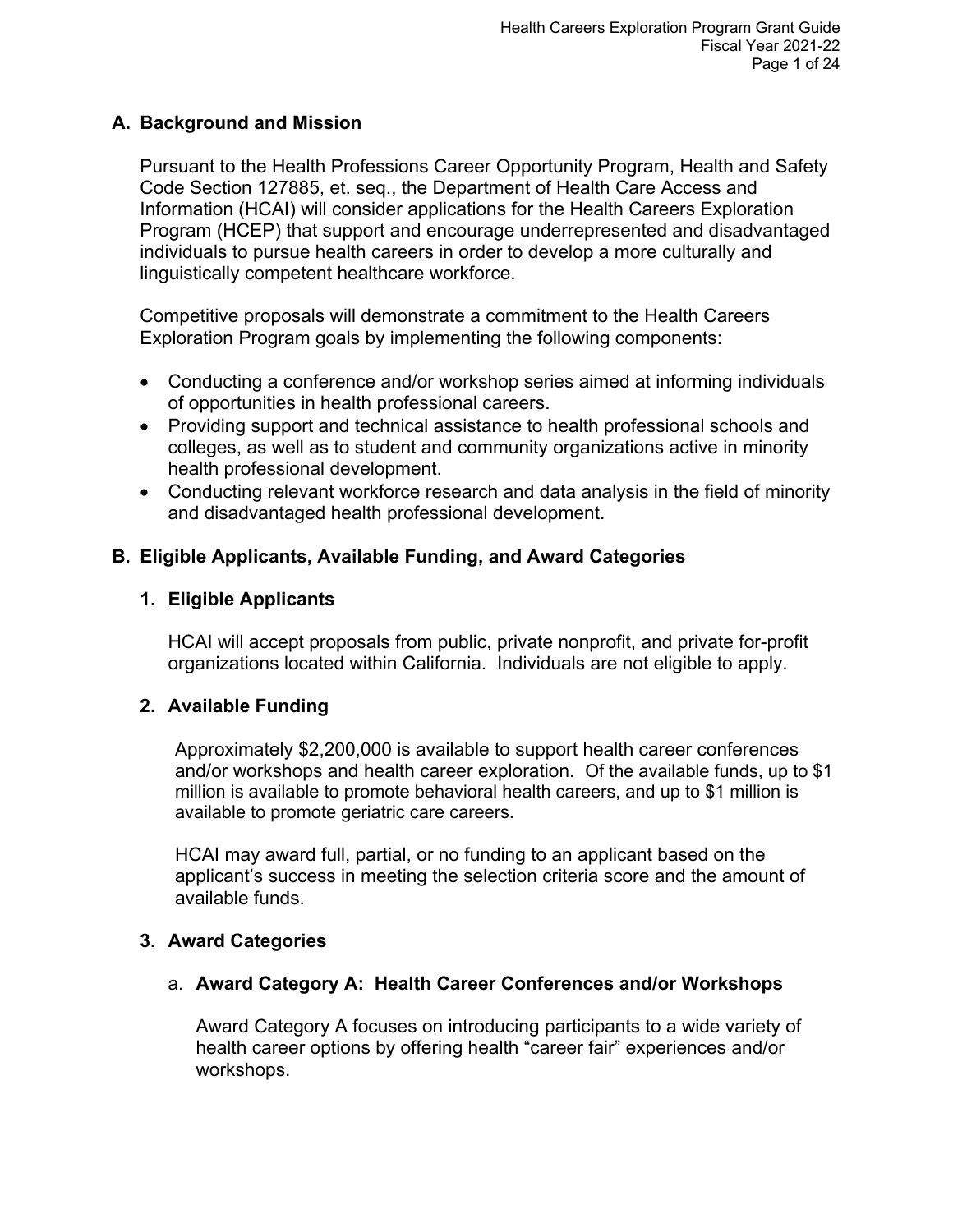Eligible programs must support a minimum of 100 participants.

#### b. **Award Category B: Hands-On Experience in Healthcare**

Award Category B focuses on direct exposure of participants to one or more health careers through hands-on experience that includes direct interaction with healthcare professionals in real or simulated healthcare settings.

Eligible programs must support a minimum of 50 participants and offer handson experience over a period of days or weeks.

## c. **Award Category A and B**

Applicants in either category must:

- Create and/or strengthen educational partnerships, community support, and workforce preparation efforts between entities. Partnerships may include middle school, high school, higher education, community, government, and funding organizations. You must submit two letters of support from organizations designated as partners in your application.
- Provide programming that is culturally and linguistically responsive to program participants, which requires recognizing and addressing behaviors, values, practices, attitudes, and beliefs as they affect their healthcare.
- Develop, promote, and use comprehensive curriculum to engage and educate participants on a variety of topics/professions that include, but are not limited to:
	- Care coordination
	- Consumer empowerment
	- Evidence-based and/or community-identified best practices
	- Health literacy
	- Mental/behavioral health and suicide prevention
	- Preparedness and resilience training
	- Primary care service delivery
	- Principles of treating the whole person
	- Substance use treatment
	- Serving individuals across the life span
	- Tele-health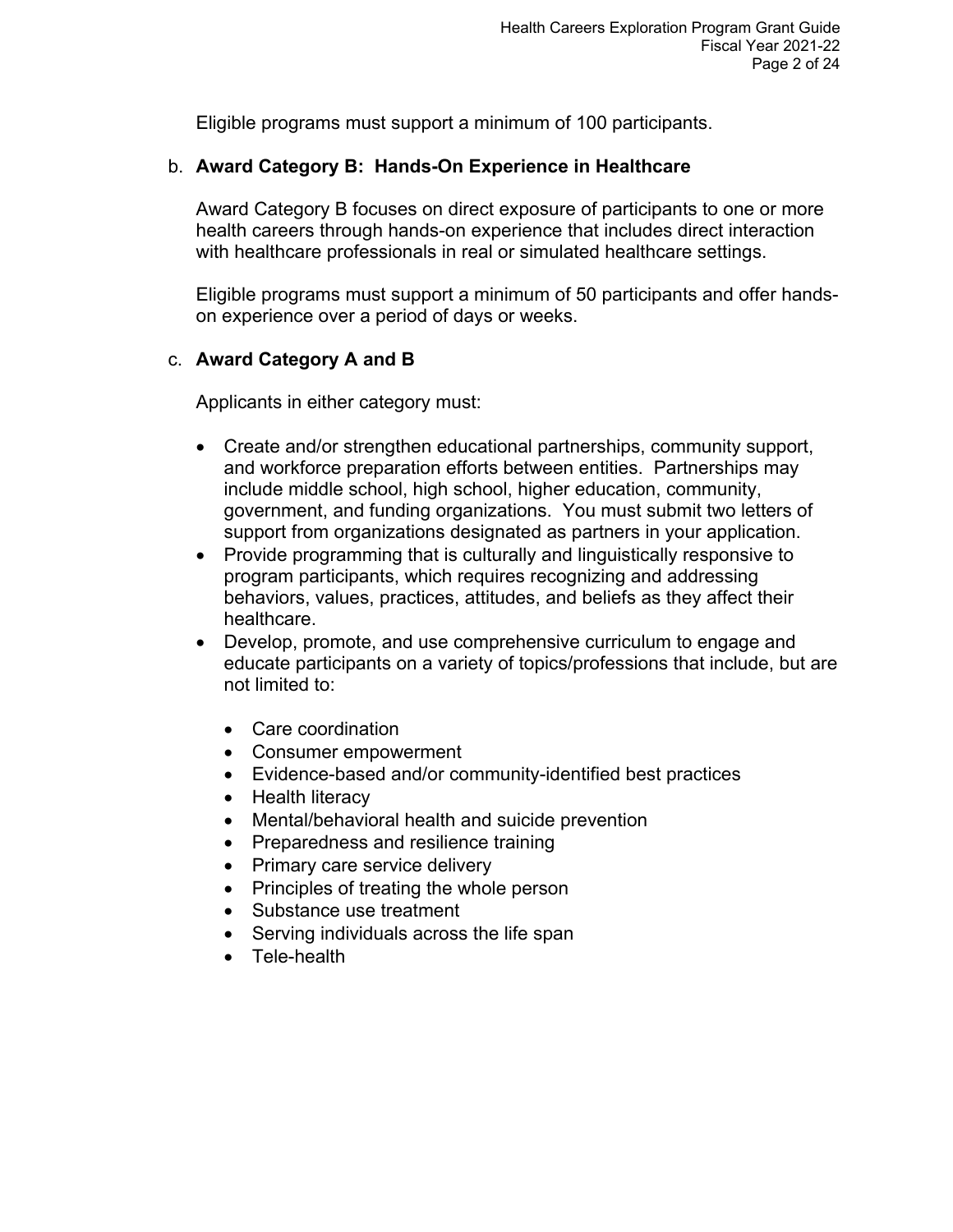#### <span id="page-4-0"></span>**C. Target Participants**

The Health Careers Exploration Program activities are open to all participants regardless of age, gender, race, or ethnicity. Program activities should include individuals from historically underrepresented groups.

**Underrepresented:** someone from a racial or ethnic group considered inadequately represented in a specific profession relative to the representation of that racial or ethnic group in the general population.

HCAI encourages applicants to conduct outreach and recruitment in rural and medically underserved areas/populations, to educationally and/or economically disadvantaged students, and to persons with disabilities, former foster youth, members of the lesbian, gay, bisexual, transgender, and queer community, veterans, immigrants, and refugees.

Applicants should focus on program participants that are educationally and/or economically disadvantaged. The Health Resources and Services Administration (HRSA) in the U.S. Department of Health and Human Services (HHS) defines these populations as follows:

**Disadvantaged background:** an individual comes from an economically or educationally/environmentally disadvantaged background [\(https://bhw.hrsa.gov\)](https://bhw.hrsa.gov/grants/resourcecenter/glossary#D).

- **Economically disadvantaged:** an individual comes from a family with an annual income below low-income thresholds established by the U.S. Census Bureau, adjusted annually for changes in the Consumer Price Index, and adjusted by the Secretary of the HHS, for use in all health professions programs [\(https://bhw.hrsa.gov\)](https://bhw.hrsa.gov/grants/resourcecenter/glossary#D).
- **Educationally/environmentally disadvantaged:** an individual comes from an environment that has inhibited the individual from obtaining the knowledge, skills, and abilities required to enroll in and graduate from a health professions school, or from a program providing education or training in an allied health profession [\(https://bhw.hrsa.gov\)](https://bhw.hrsa.gov/grants/resourcecenter/glossary#D).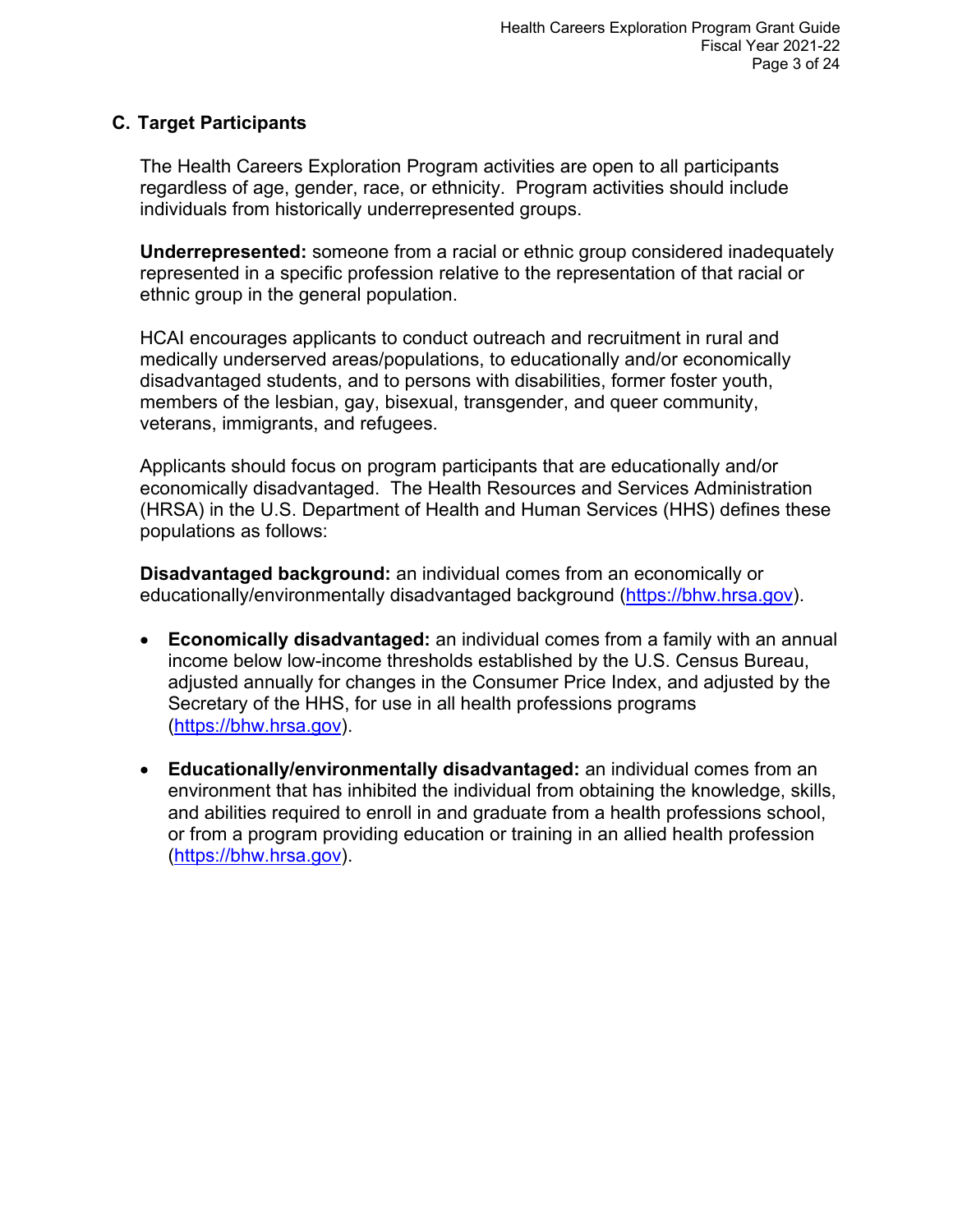#### <span id="page-5-0"></span>**D. Initiating an Application**

The applicant is responsible for providing all necessary information and ensuring that the information contained in the application is accurate.

Applicants must register and submit all applications through the web-based eApp, [https://funding.hcai.ca.gov.](https://funding.hcai.ca.gov/)

You must register as a new user or enter an existing username and password. Section O. eApp Technical Guide contains eApp information, including how to register and complete your application.

#### <span id="page-5-1"></span>**E. Submitting Multiple Applications**

An organization can submit a separate application for each program they propose to implement (within the same or different award category). For example, it is allowable for an organization to submit multiple applications if they are seeking funding in different award categories or if they are interested in implementing multiple programs in multiple locations.

## <span id="page-5-2"></span>**F. Budget Restrictions**

The applicant's budget in response to this grant shall not exceed:

- \$12,000 for Award Category A
- \$20,000 for Award Category A with a focus on behavioral health and/or geriatric health careers (at least 50 percent)
- \$15,000 for Award Category B
- \$25,000 for Award Category B with a focus on behavioral health and/or geriatric health careers (at least 50 percent)

Although indirect costs are acceptable expenses, they may not exceed eight percent of the total dollars requested.

Awardees must not use grant funds to supplant the salaries of existing full-time employees, or to provide training or continuing education for staff.

HCAI reserves the right to modify or reduce any or all portions of applicant's submitted budget and/or increase the number of awards if additional funds become available.

#### **Budget Requirements**

See Attachment B Sample Grant Agreement, Section D, for information on acceptable use of grant funds.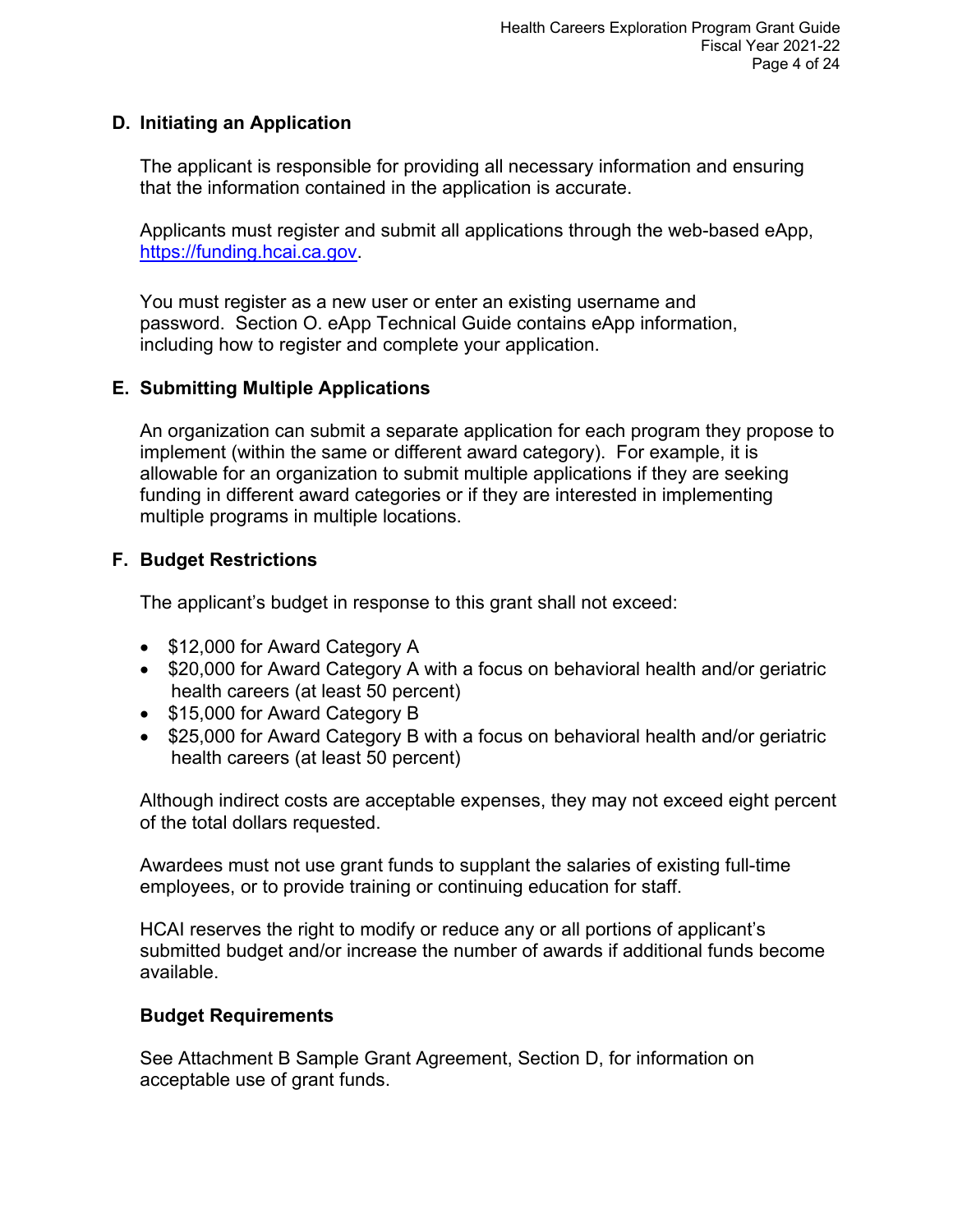#### <span id="page-6-0"></span>**G. Evaluation and Scoring Procedures**

#### <span id="page-6-1"></span>**1. Review Process**

During the review process, Health Careers Exploration Program staff will verify submission of all required information as specified in this Grant Guide and score applications using only the established evaluation and scoring criteria. The most competitive applicants are those most consistent with the intent of this grant opportunity.

If, in the opinion of HCAI, an application contains false or misleading information, or provides documentation that does not support an attribute or condition claimed, HCAI will reject the application. HCAI reserves the right to reject any or all applications or to reduce the amount funded to an applicant.

#### <span id="page-6-2"></span>**2. Evaluation and Scoring Criteria**

HCAI will calculate a score using the information provided in the application. Please refer to Attachment A for the Evaluation and Scoring Criteria for both Category A and B.

#### <span id="page-6-3"></span>**H. Final Selections**

HCAI will make final selections using the Evaluation and Scoring Criteria described in Attachment A. HCAI also intends for the Health Careers Exploration Program to support a geographic distribution in California. Applicants seeking to support geographic regions not addressed by other scored applications may receive preference. Once HCAI makes the final selections, HCAI will announce awardees.

#### <span id="page-6-4"></span>**I. Grant Agreement Deliverables and Payment Provisions**

- HCAI makes an initial payment of 80 percent upon execution of the Grant Agreement.
- HCAI makes a final payment of 20 percent upon approval of the Final Report
- Grantees must submit a Final Report within 45 days of the conclusion of the grant term.
- HCAI will request additional information if Grantee does not satisfactorily complete of all terms and conditions.
- The Grantee will submit their Final Report and adhere to the deadlines as specified in this Grant Guide. It is the sole responsibility of the Grantee to adhere to the terms of the grant.
- If, upon reviewing the Final Report, HCAI finds that Grantees did not meet all deliverables and/or expend all funds, HCAI will request the remittance of those funds from the Grantee.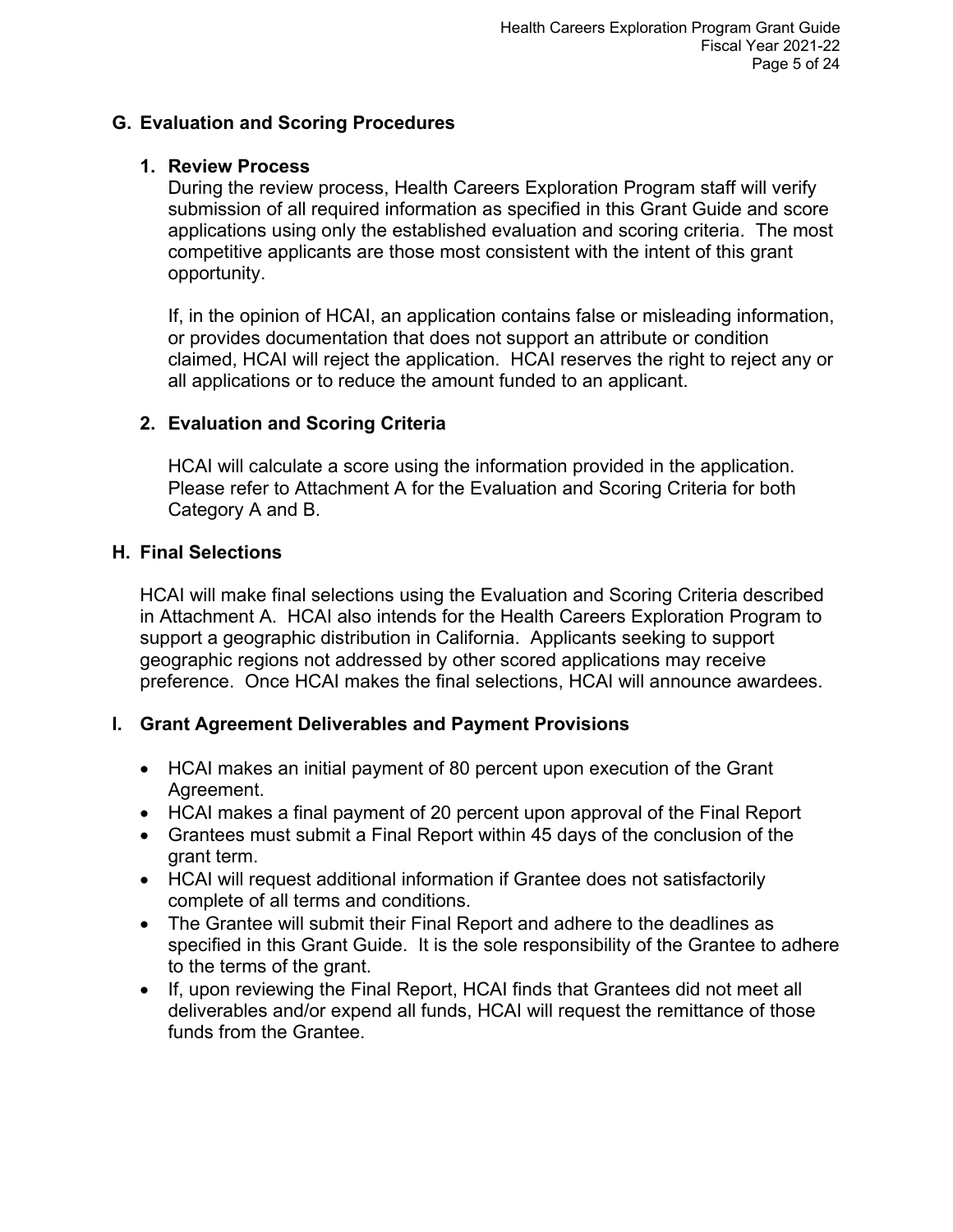#### <span id="page-7-0"></span>**J. Additional Terms and Conditions**

- 1. Applicants must clearly describe their ability to implement the proposed program and produce other deliverables as required. Applicants must be aware of the state and federal disability laws and procedures for ensuring universal access.
- 2. Grantees shall not use these funds to supplant existing state or local funds.
- 3. Grantees must sign and submit agreements by the due date. If the Grantee fails to sign and return the grant agreement by the due date, they may lose their award.
- 4. By submitting an application, you and your organization agree to the grant terms and conditions specified in this Grant Guide.
- 5. If your program requires approval to contract from a coordinating authority, you must inform the authority of the terms and conditions contained in this Grant Guide. All applicants must agree to the terms and conditions prior to receiving funds. HCAI will not make changes to the terms and conditions specified in this Grant Guide.
- 6. HCAI does not accept alternate grant agreement language from a prospective Grantee. HCAI will consider an application with such language to be a counteroffer and will reject it. HCAI will not negotiate the terms and conditions outlined in Attachments B: Sample Grant Agreement.
- 7. When the Grantee is a county, city, school district, or other local public body, a copy of the resolution, order, motion, ordinance, or other similar document must accompany the signed grant from the local governing body authorizing execution of the agreement.
- 8. The Grantee must submit in writing any requests to change or extend the grant, or to change the budget at least 90 days before the grant end date.
- 9. The Public Records Act shall apply to all grant deliverables, including reports, applications, and supporting documentation.

## <span id="page-7-1"></span>**K. Final Report**

The Final Report will include the following information:

- Program Information: Number of program participants.
- Pre- and post-program participant surveys that include, at a minimum, the questions specified in Appendix B: Sample Health Careers Exploration Program Agreement, Section C., Scope of Work/Deliverables.
- Budget Accountability: Description of how the Grantee spent grant funds.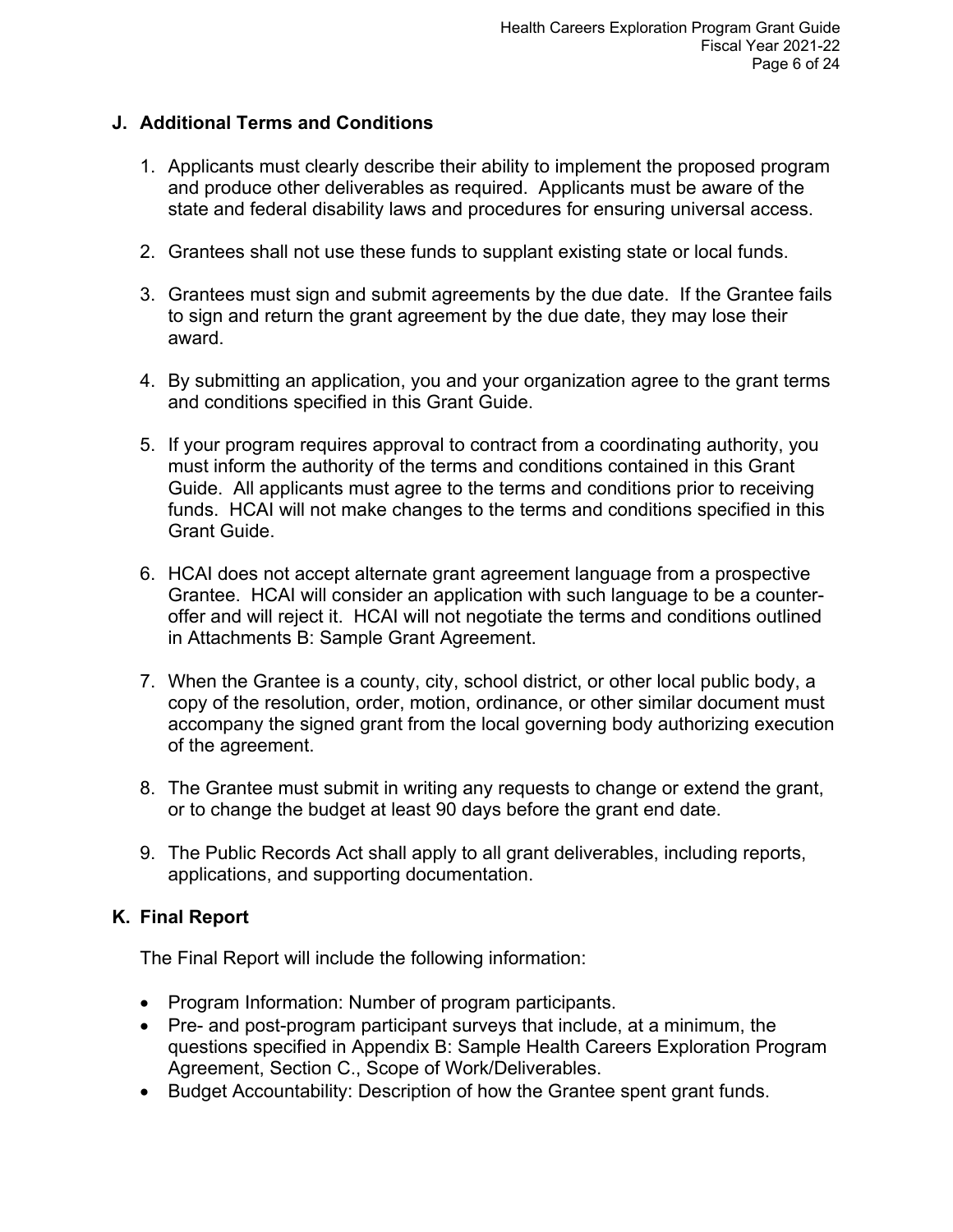#### <span id="page-8-0"></span>**L. Grant Questions and Answers**

You can find answers to most questions in this Grant Guide and/or in the eApp. If you have any questions relating to the intent or interpretation of grant language, email Health Careers Exploration Program staff at [hctp@hcai.ca.gov.](mailto:hctp@hcai.ca.gov)

#### <span id="page-8-1"></span>**M. Technical Assistance**

HCAI will provide a Technical Assistance Guide to assist you in completing and submitting an application. For information about the webinars or to view the Technical Assistance Guide, see [https://hcai.ca.gov/loans-scholarships](https://hcai.ca.gov/loans-scholarships-grants/grants/hctp-hcep/)[grants/grants/hctp-hcep/.](https://hcai.ca.gov/loans-scholarships-grants/grants/hctp-hcep/)

#### <span id="page-8-2"></span>**N. Key Dates**

The key dates for the program year are as follows:

| <b>Key Events</b>         | <b>Dates and Times</b>              |
|---------------------------|-------------------------------------|
| Application opens         | February 4, 2022 at 3:00 p.m.       |
| <b>Application closes</b> | March 4, 2022 at 3:00 p.m.          |
| Awardees announced        | March 30, 2022                      |
| <b>Grant term</b>         | June 30, 2022 through June 30, 2023 |
| <b>Final Report due</b>   | June 15, 2023                       |

#### <span id="page-8-3"></span>**O. eApp Technical Guide**

#### <span id="page-8-4"></span>1. **Accessing the Application System**

HCAI uses the eApp to allow programs to submit applications. This Grant Guide contains information you need to complete an application in the eApp.

To access the eApp, go to [https://funding.hcai.ca.gov.](https://funding.hcai.ca.gov/) To ensure proper functionality in the eApp, use Chrome or Microsoft Edge. Internet Explorer is no longer supported.

#### <span id="page-8-5"></span>2. **Registration and Login**

All applicant organizations and their designees must register in the eApp. To register for the first time, click the "CREATE ACCOUNT" button on the "Home Page" and follow the instructions. All newly created accounts default to the "Grant Preparer" role. The Program Director must send an email request to [hctp@hcai.ca.gov](mailto:hctp@hcai.ca.gov) for HCAI to assign their account to the "Program Director" role.

Only accounts designated as "Program Director" may initiate and submit applications. Once designated as a "Program Director," you may begin an application by clicking "Apply Here" at the top of the eApp page.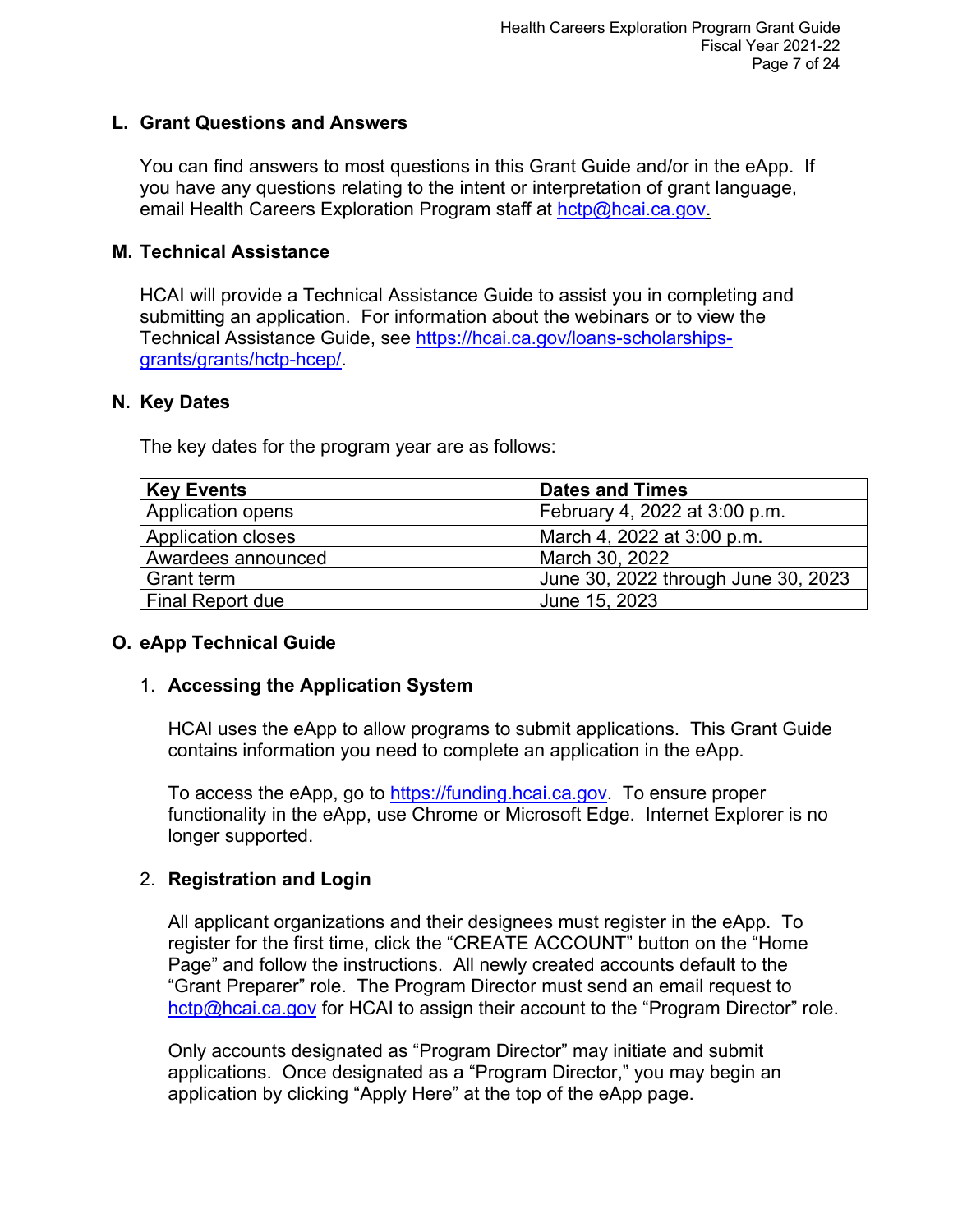The Program Director has administrative rights to grant other individuals' access to edit the application as a Grant Preparer. To assign other grant preparers access to edit your Song-Brown application, navigate to your Profile and click "Assign Other Users" on the left-hand column. Only Program Directors and registered grant preparers have access to the application.

#### <span id="page-9-0"></span>3. **Submitting an Application**

- By submitting the application, you/your organization agree to the grant Terms and Conditions.
- HCAI will not consider late or incomplete applications. For more detailed information, refer to Section N. Key Dates in this Grant Guide.
- Once you click the submit button, you cannot go back to revise the application.
- The eApp will email a confirmation of receipt to the designated Program Director.

## <span id="page-9-1"></span>**P. Department Contact**

For questions related to Health Careers Exploration Program and the eApp, please email Health Careers Exploration Program staff at [hctp@hcai.ca.gov.](mailto:hctp@hcai.ca.gov)

#### **Thank you!**

We would like to thank you for your interest in applying for Health Careers Exploration Program funding and for your continued efforts in supporting underrepresented individuals who are interested in healthcare careers.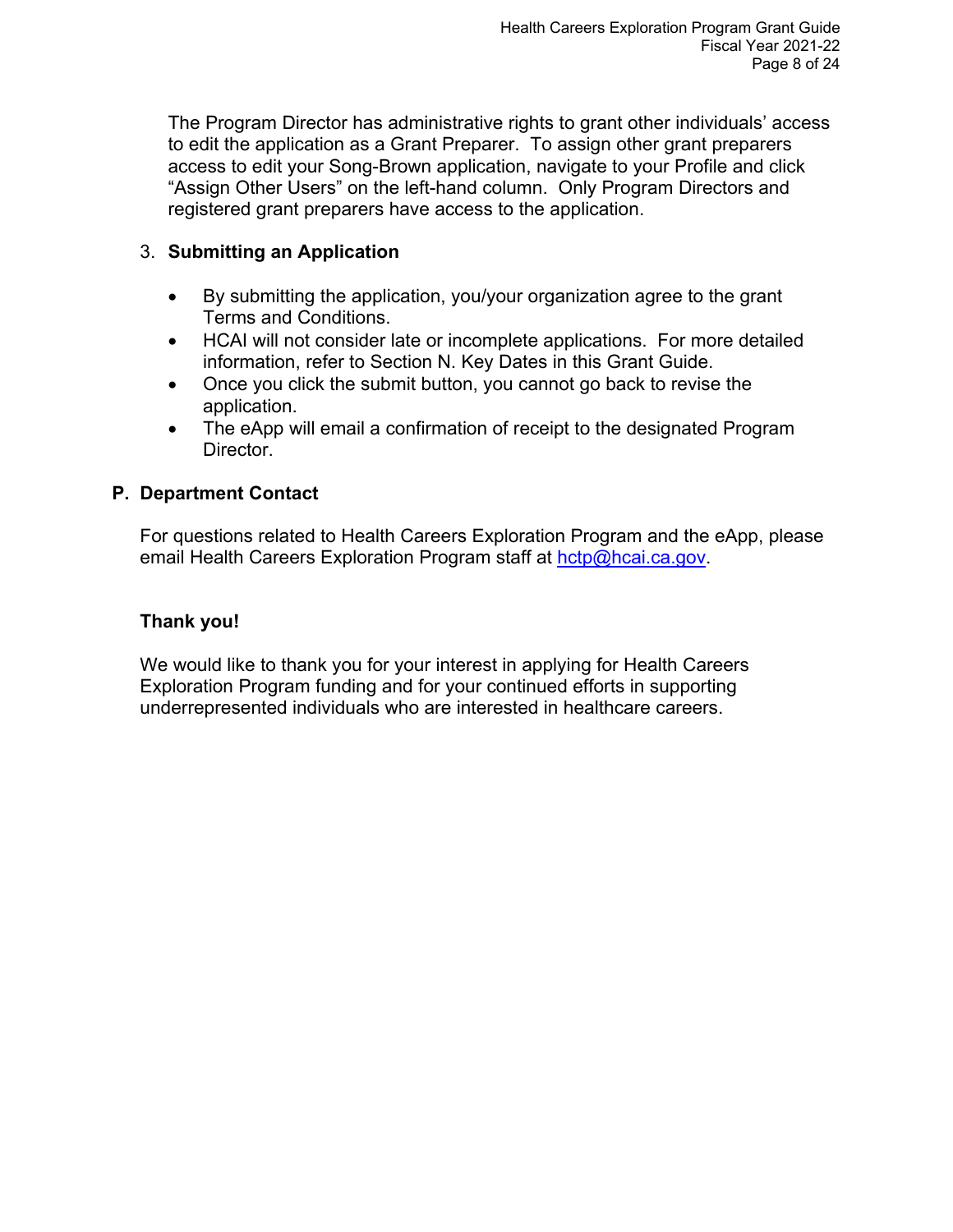| <b>Section</b>                | <b>Evaluation and Scoring Criteria</b>                                                                                                                                                                                           | <b>Max Points</b><br><b>Available</b> |
|-------------------------------|----------------------------------------------------------------------------------------------------------------------------------------------------------------------------------------------------------------------------------|---------------------------------------|
| Program                       | Category A: 100 minimum                                                                                                                                                                                                          | <b>Eligibility</b>                    |
| <b>Information</b>            | Category B: 50 minimum                                                                                                                                                                                                           | <b>Criteria</b>                       |
| Program<br><b>Information</b> | Does the applicant have experience exposing<br>economically and/or environmentally<br>disadvantaged individuals to primary care,<br>geriatric care, behavioral health, and/or other<br>health careers?                           | 10                                    |
|                               | 0 points: The applicant does not have experience<br>exposing economically or<br>educationally/environmentally<br>disadvantaged individuals to primary care,<br>geriatric care, behavioral health, and/or<br>other health careers |                                       |
|                               | 5 points: The applicant has experience exposing<br>either economically or<br>educationally/environmentally<br>disadvantaged individuals to primary care,<br>geriatric care, behavioral health, and/or<br>other health careers    |                                       |
|                               | 10 points: The applicant has experience exposing<br>both economically and<br>educationally/environmentally<br>disadvantaged individuals to primary care,<br>geriatric care, behavioral health, and/or<br>other health careers    |                                       |

## <span id="page-10-0"></span>**Attachment A: Evaluation and Scoring Criteria**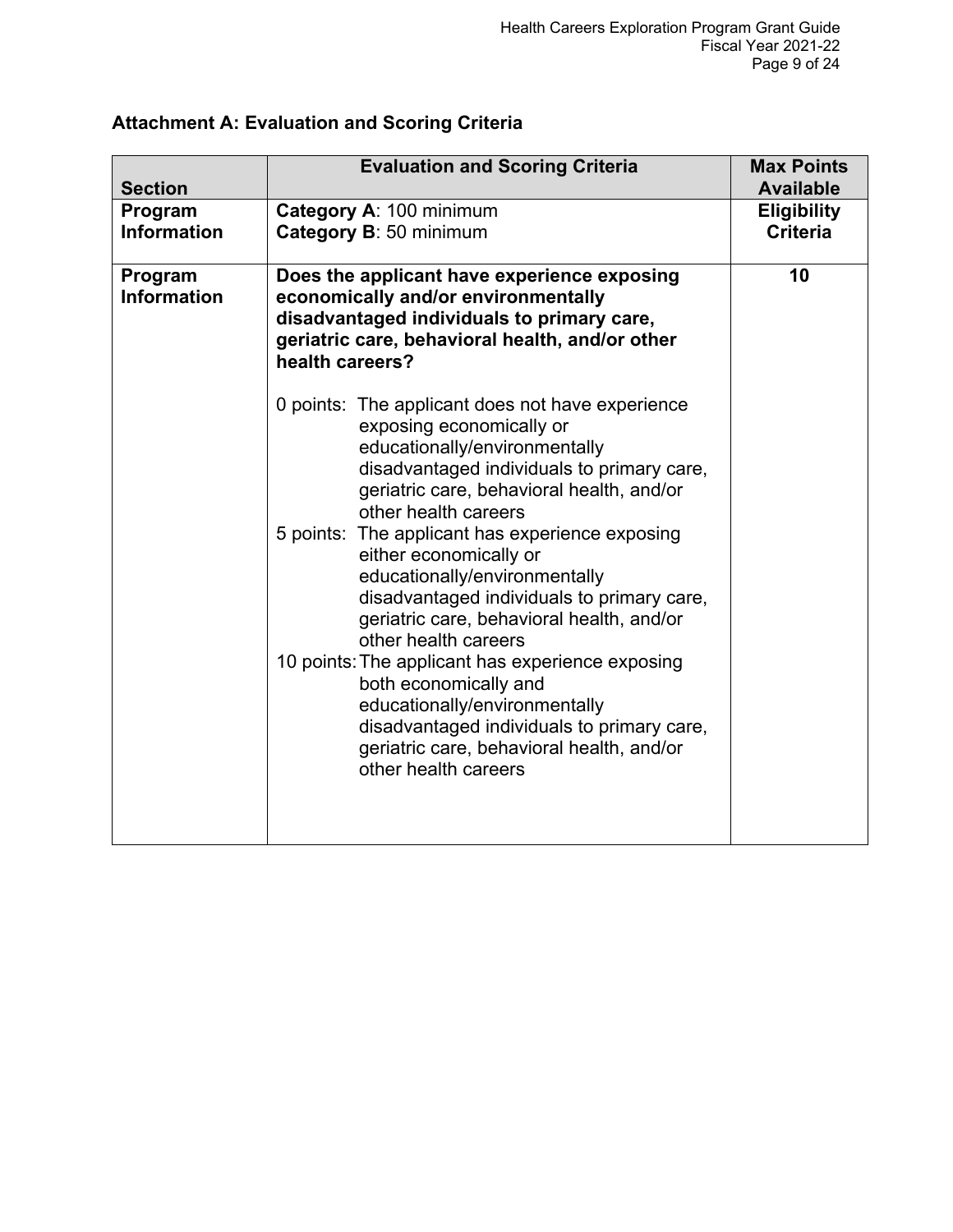| <b>Section</b>                    | <b>Evaluation and Scoring Criteria</b>                                                                                                                                                                                                                                                                                                                         | <b>Max Points</b><br><b>Available</b> |
|-----------------------------------|----------------------------------------------------------------------------------------------------------------------------------------------------------------------------------------------------------------------------------------------------------------------------------------------------------------------------------------------------------------|---------------------------------------|
| Program<br><b>Information</b>     | Does the applicant have experience exposing<br>underrepresented individuals to primary care,<br>geriatric care, behavioral health, and/or other<br>health careers?                                                                                                                                                                                             | 10                                    |
|                                   | 0 points: The applicant does not have experience<br>with exposing underrepresented individuals<br>to primary care, geriatric care, behavioral<br>health, and/or other health careers<br>10 points: The applicant has experience exposing<br>underrepresented individuals to primary<br>care, geriatric care, behavioral health,<br>and/or other health careers |                                       |
| Program<br><b>Information</b>     | Does the applicant propose to promote primary<br>care, geriatric care, behavioral health, and/or<br>other health careers?                                                                                                                                                                                                                                      | 10                                    |
|                                   | 0 points: Other health careers<br>5 points: Focus on primary care (at least 50%)<br>5 points: Focus on geriatric care (at least 50%)<br>5 points: Focus on behavioral health (at least 50%)                                                                                                                                                                    |                                       |
| Program<br><b>Information</b>     | Will the applicant's proposed program take place<br>at a program site designated as Rural or Frontier?                                                                                                                                                                                                                                                         | 10                                    |
|                                   | 0 points: The applicant has no proposed program<br>sites in a rural or frontier area<br>10 points: The applicant's proposed program has one<br>or more proposed program sites in a rural<br>or frontier area                                                                                                                                                   |                                       |
| Organization<br><b>Background</b> | Does the applicant identify specific program<br>objectives that support the intent of the Health<br><b>Careers Exploration Program?</b>                                                                                                                                                                                                                        | 10                                    |
|                                   | 0 points: The applicant does not identify any specific<br>program objectives<br>5 points: The applicant identifies at least 1-4 specific<br>program objectives<br>10 points: The applicant identifies at least 5 specific<br>program objectives                                                                                                                |                                       |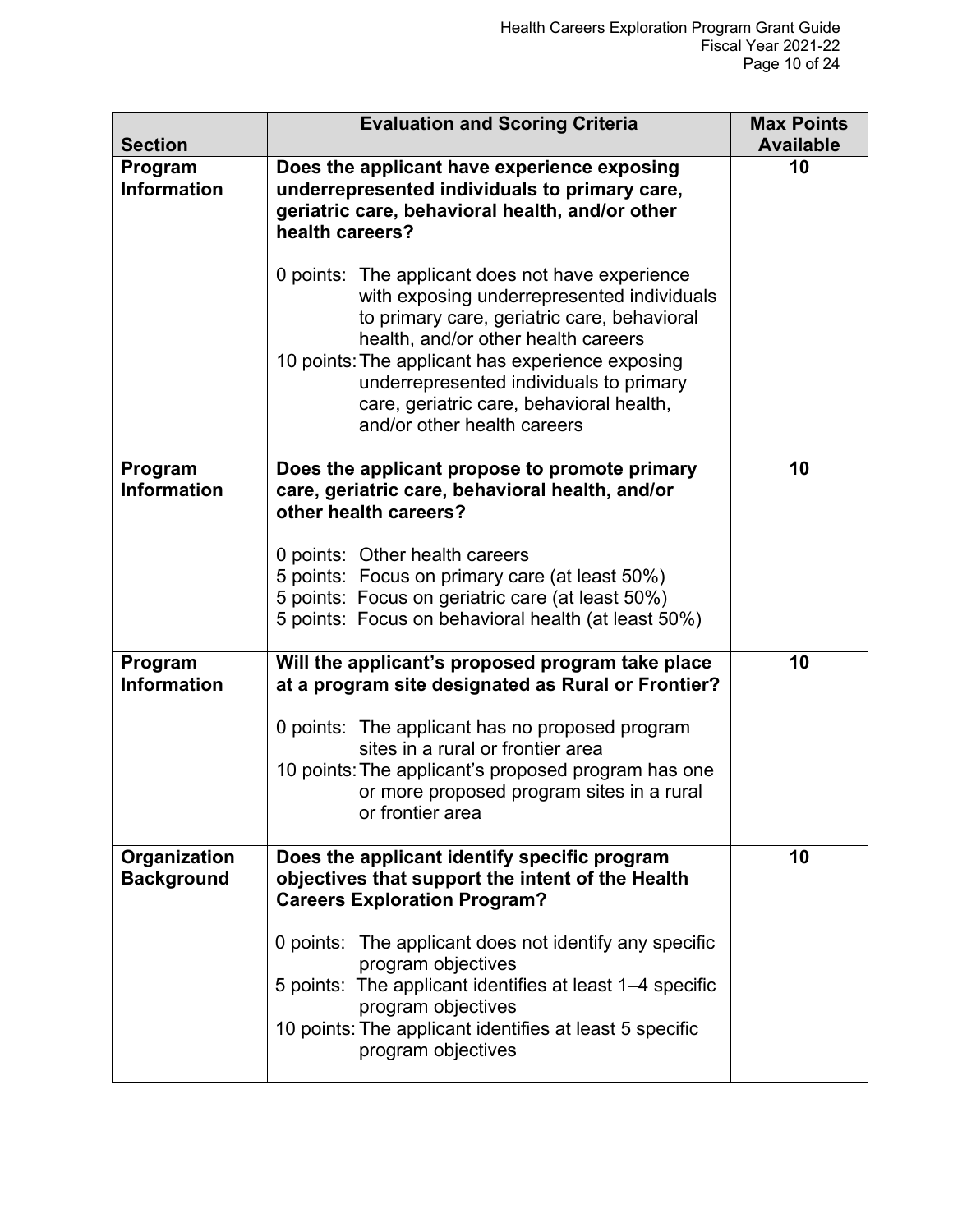| <b>Section</b>             | <b>Evaluation and Scoring Criteria</b>                                                                                                                         | <b>Max Points</b><br><b>Available</b> |
|----------------------------|----------------------------------------------------------------------------------------------------------------------------------------------------------------|---------------------------------------|
| Program<br><b>Proposal</b> | Does the applicant's program proposal address<br>the challenges specific to the target program<br>participants/demographics?                                   | 10                                    |
|                            | 0 points: The applicant does not address specific<br>challenges experienced by the target<br>program participants/demographics                                 |                                       |
|                            | 5 points: The applicant identifies 1-6 methods of how<br>they will address the specific challenges<br>experienced by the target program<br>participants        |                                       |
|                            | 10 points: The applicant identifies 7 or more methods<br>of how they will address the specific<br>challenges experienced by the target<br>program participants |                                       |
| Program<br><b>Proposal</b> | Does the applicant support individuals from<br>underserved populations?                                                                                        | 10                                    |
|                            | 0 points: The applicant does not support individuals<br>from underserved populations                                                                           |                                       |
|                            | 5 points: The applicant supports individuals from 1-3<br>groups of underserved populations                                                                     |                                       |
|                            | 10 points: The applicant supports individuals from 4 or<br>more groups of underserved populations                                                              |                                       |
|                            |                                                                                                                                                                |                                       |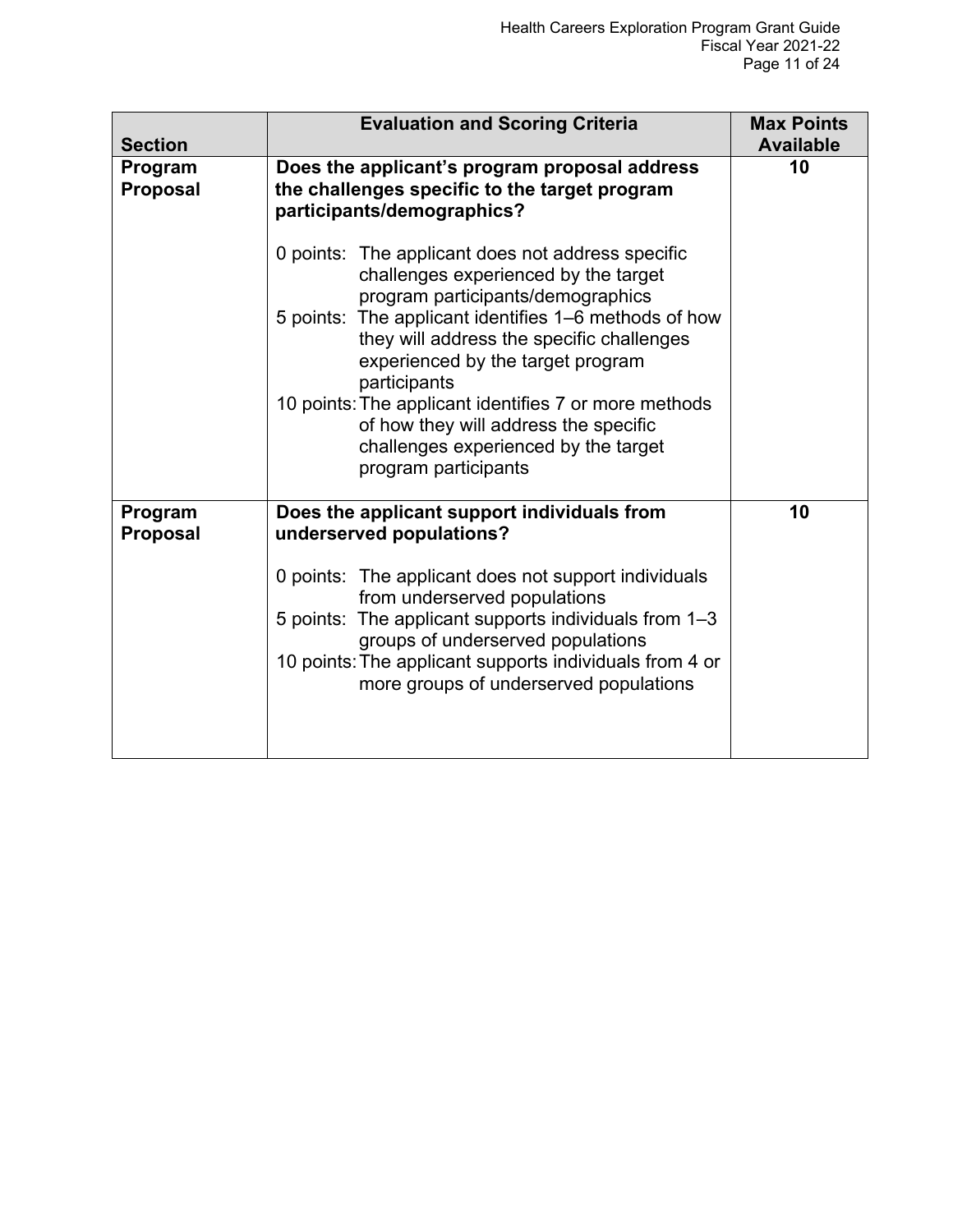| <b>Section</b>             | <b>Evaluation and Scoring Criteria</b>                                                                                                                                  | <b>Max Points</b><br><b>Available</b> |
|----------------------------|-------------------------------------------------------------------------------------------------------------------------------------------------------------------------|---------------------------------------|
| Program<br><b>Proposal</b> | Does the applicant identify how they will promote<br>primary care, geriatric care, behavioral health,<br>and/or other health careers?                                   | 10                                    |
|                            | 0 points: The applicant does not identify how they will<br>promote primary care, geriatric care,<br>behavioral health, and/or other health<br>careers.                  |                                       |
|                            | 5 points: The applicant identifies at least 1-3<br>methods of how they will promote primary<br>care, geriatric care, behavioral health,<br>and/or other health careers. |                                       |
|                            | 10 points: The applicant identifies at least 4 methods<br>of how they will promote primary care,<br>geriatric care, behavioral health, and/or<br>other health careers.  |                                       |
| Program<br><b>Proposal</b> | Does the applicant identify how they propose to<br>be culturally and/or linguistically responsive to<br>program participants?                                           | 10                                    |
|                            | 0 points: The applicant does not identify how they<br>will be culturally and/or linguistically<br>responsive to program participants                                    |                                       |
|                            | 5 points: The applicant identifies at least 1-6<br>methods for being culturally and/or<br>linguistically responsive to program<br>participants                          |                                       |
|                            | 10 points: The applicant identifies at least 7 methods<br>for being culturally and/or linguistically<br>responsive to program participants                              |                                       |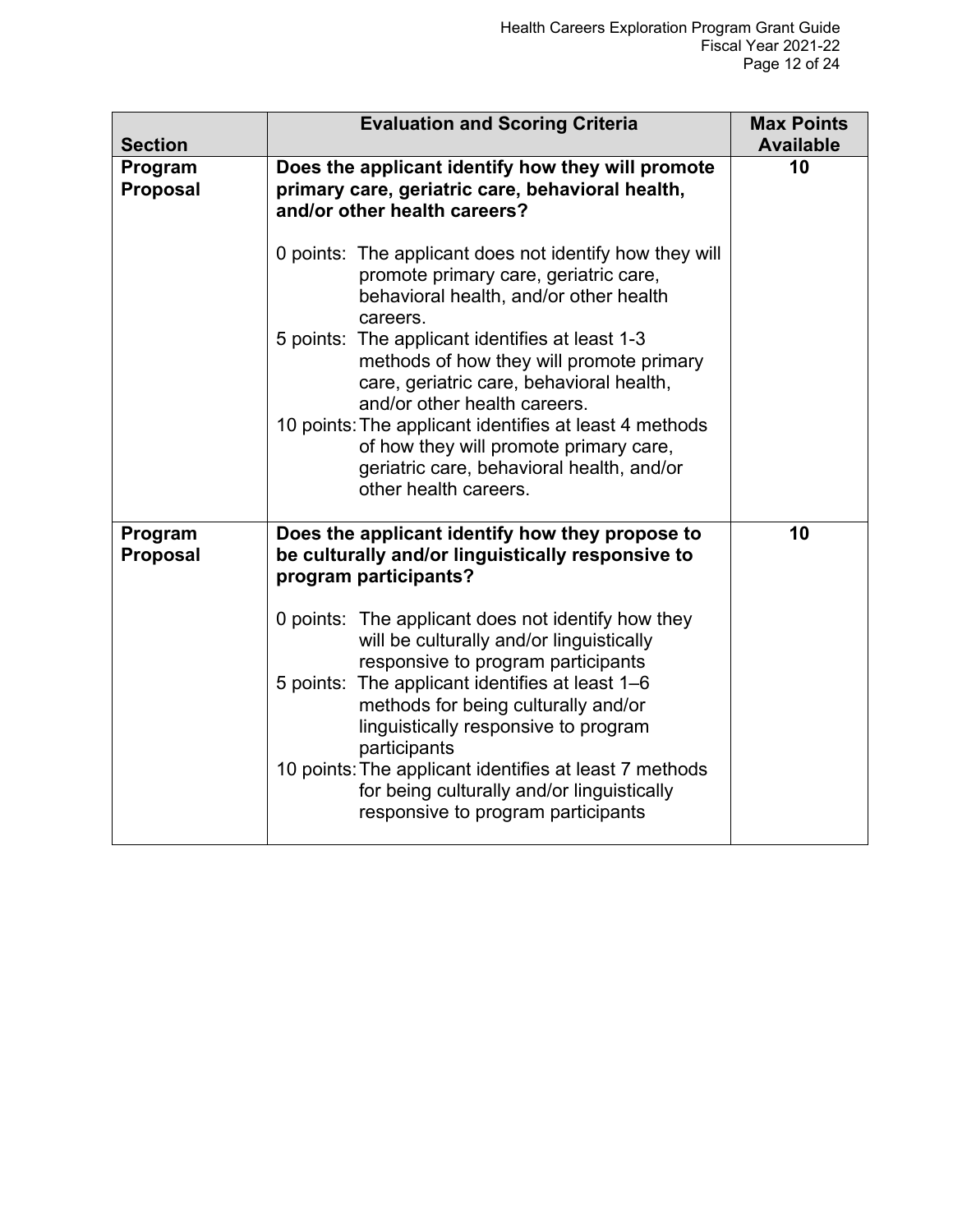| <b>Section</b>               | <b>Evaluation and Scoring Criteria</b>                                                                                                                                                                                                                                                                                                                                                                                                                                                                                        | <b>Max Points</b><br><b>Available</b> |
|------------------------------|-------------------------------------------------------------------------------------------------------------------------------------------------------------------------------------------------------------------------------------------------------------------------------------------------------------------------------------------------------------------------------------------------------------------------------------------------------------------------------------------------------------------------------|---------------------------------------|
| Program<br><b>Activities</b> | Does the applicant's program include any of the<br>following activities?<br>Healthcare facility tour<br>$\bullet$<br>Extended individualized mentoring (multiple<br>interactions with mentor over weeks or months)<br>Job shadowing a healthcare provider<br>Tour of a college or university<br>Opportunity for program participants to volunteer<br>in healthcare field<br>0 points: None of the listed activities are included in<br>the program<br>+2 points: For each of the listed activities included in<br>the program | 10                                    |
| Program<br><b>Activities</b> | How many activity days does the applicant's<br>program include?<br>2 points: Program participants will attend 1-2 activity<br>days<br>5 points: Program participants will attend 3-4 activity<br>days<br>10 points: Program participants will attend 5 or more<br>activity days                                                                                                                                                                                                                                               | 10                                    |
|                              | <b>Total Points Possible</b>                                                                                                                                                                                                                                                                                                                                                                                                                                                                                                  | 110                                   |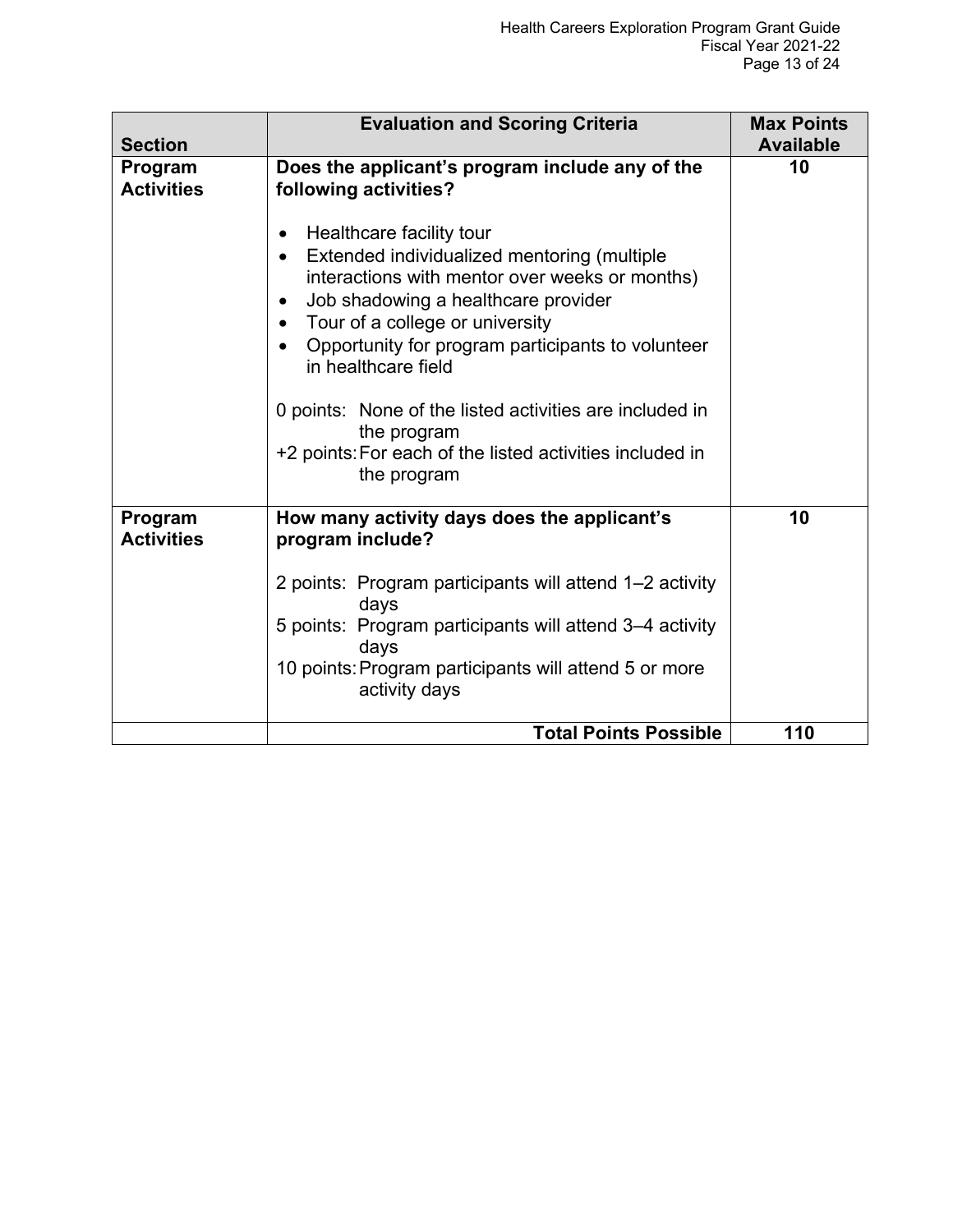#### <span id="page-15-0"></span>**Attachment B: Sample Health Careers Exploration Program Agreement**

#### GRANT AGREEMENT BETWEEN THE DEPARTMENT OF HEALTH CARE ACCESS AND INFORMATION AND [CONTRACTOR NAME] HEALTH CAREERS EXPLORATION PROGRAM GRANT AGREEMENT NUMBER [GRANT AGREEMENT NUMBER]

THIS GRANT AGREEMENT ("Agreement") is entered on [Agreement Start Date] ("Effective Date"] by and between the State of California, Department of Health Care Access and Information ("HCAI") and [Contractor Name] (the "Grantee").

WHEREAS, HCAI is authorized by the California Health and Safety Code Section 127885 et seq. to maintain a Health Professional Career Opportunity Program ("HPCOP") to inform and motivate minority and disadvantaged students to pursue health professional careers and provide support, encouragement, and training to minority health professionals to practice in health professional shortage areas of California.

WHEREAS, HCAI supports healthcare accessibility through the promotion of a diverse and competent workforce while providing analysis of California's healthcare infrastructure and coordinating healthcare workforce issues.

WHEREAS, HPCOP provides grants to introduce a wide variety of health career options to economically disadvantaged and/or underrepresented minorities, including grants for career fairs and direct engagement in one or more health careers through hands-on experience in real or simulated health care settings.

WHEREAS, Grantee applied to participate in the HPCOP by submitting an application in response to the Health Careers Exploration Program ("HCEP") Grant Guide Fiscal Year 2021-22.

WHEREAS, Grantee was selected by HCAI to receive grant funds in the amount of «Total»] through procedures duly adopted by HCAI for administering such grants.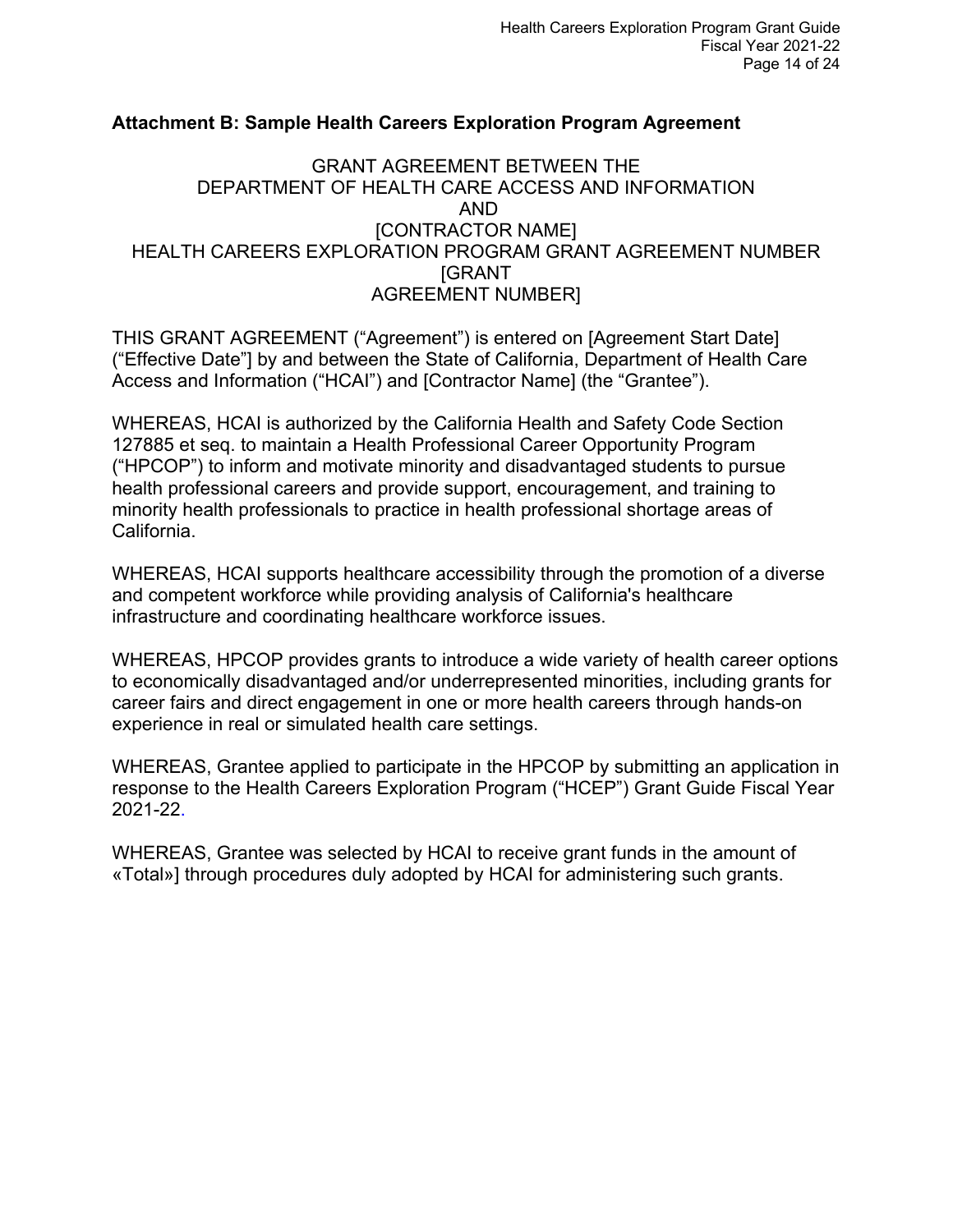NOW THEREFORE, HCAI and the Grantee, for the consideration and under the conditions hereinafter set forth, agree as follows:

- A. Definitions:
	- 1. "Application" means the grant application/proposal submitted by Grantee.
	- 2. "Director" means the Director of HCAI or their designee.
	- 3. "Deputy Director" means the Deputy Director of HWDD or their designee.
	- 4. "Grant Agreement/Grant Number" means Grant Number [AGREEMENT] # awarded to Grantee.
	- 5. "Grantee" means the fiscally responsible entity in charge of administering the Grant Funds and includes the Program identified on the Grantee's Application.
	- 6. "Grant Funds" means the money provided by HCAI for the Program described by Grantee in its Application and the Scope of Work/Deliverables contained herein.
	- 7. "Program" means the activity described in the Grantee's Application and Scope of Work to be accomplished with the Grant Funds.
	- 8. "Program Manager" means the HCAI manager responsible for the grant program.
	- 9. "State" means the State of California and includes all its Departments, Agencies, Committees, and Commissions.
- B. Term of the Agreement:
	- 1. This Agreement shall take effect on [Agreement Start Date] and shall terminate on [Agreement End Date].
	- 2. The Grantee will submit any requests to extend the grant period in writing to HCAI. Requests for a time extension must be made to HCAI no later than thirty (30) calendar days prior to the expiration of the Agreement. There shall be no activity pursuant to this Agreement after its expiration.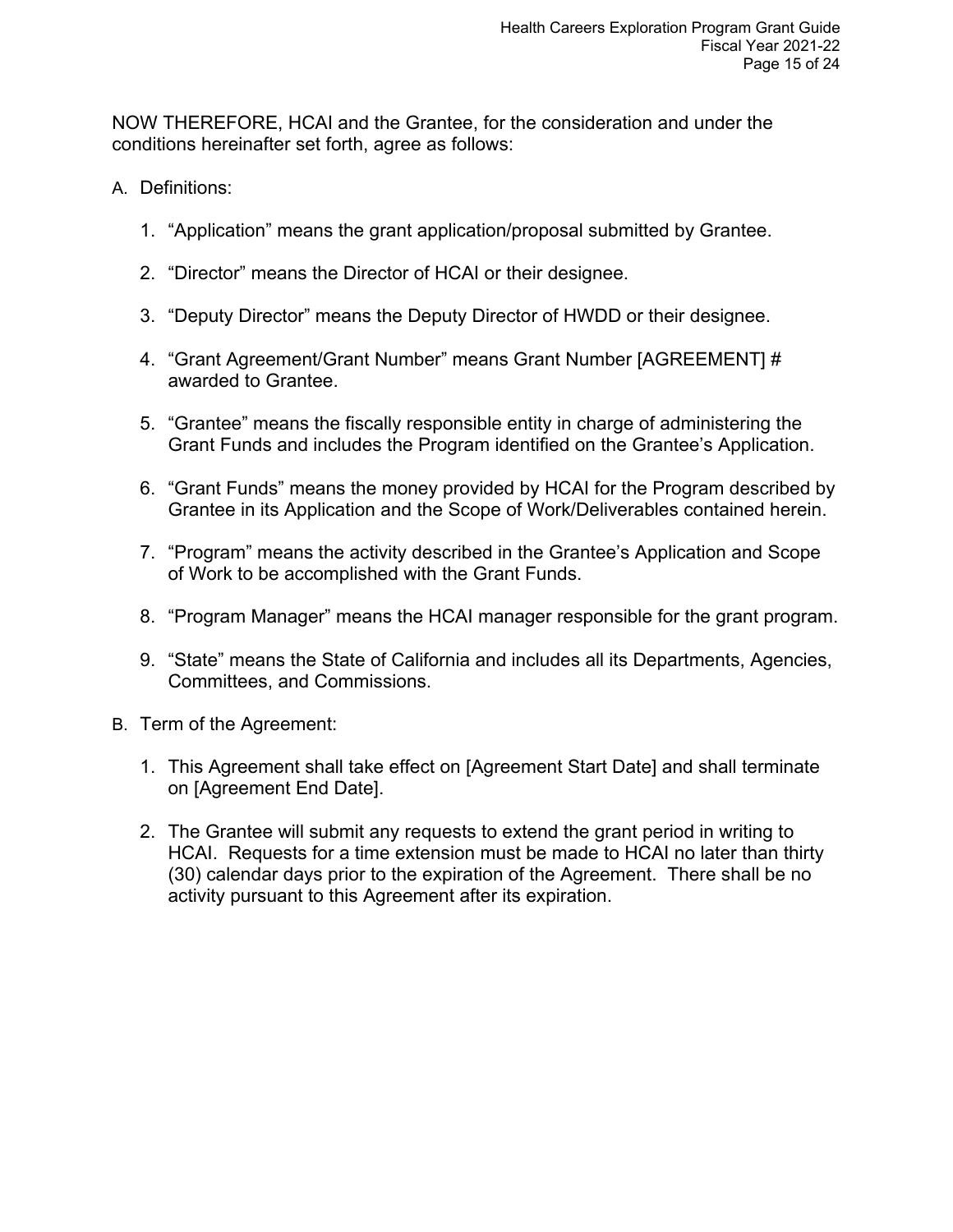C. Scope of Work/Deliverables:

Grantee shall perform the Scope of Work and provide the Deliverables outlined in Grantee's Application **APPLICATION #** incorporated by reference herein and made a part hereof and comply with the following additional conditions. In the event of a conflict between the provisions of this section and the Grantee's Application, the provisions of this Scope of Work Section shall prevail.

- 1. Provide a Final Report to HCAI by **6/15/2023**. The Final Report shall include, but is not limited to, the following information:
	- a. Program Information and Implementation Details.
	- b. Evaluation and Data Collection–Data summation on all program participants attending all events, including qualitative and quantitative response/outcome summary of pre and post surveys and workshop/presentation highlights.
	- c. Category A recipients must conduct participant post surveys that must include, but are not limited to, the five questions below. The program shall aim to positively impact participants' responses to these questions.
		- i. Were you, are you, or will you be the first person in your immediate family to attend college or health career technical school? Yes or No.
		- ii. On a scale of 1-5 (1 being strongly disagree and 5 being strongly agree), please indicate how much you agree or disagree with the statements below.
			- Participating in this program increased my interest in becoming a primary health care provider.
			- Participating in this program increased my interest in serving in a medically underserved area.
		- iii. What program activity had the greatest influence on your interest in pursuing a primary health career?
		- iv. On a scale of 1-5 (1 being very unlikely and 5 being very likely), how likely are you to recommend this program to someone?
	- d. Category B recipients must conduct participant pre and post surveys that must include, but are not limited to, the five questions below. The program shall aim to positively impact participants' responses to these questions.
		- i. Were you, are you, or will you be the first person in your immediate family to attend college or health career technical school? Yes or No.
		- ii. On a scale of 1-5 (1 being not interested at all and 5 being very interested), how interested are you in becoming a primary health care provider?
		- iii. On a scale of 1-5 (1 being not interested at all and 5 being very interested), how interested are you in serving in a medically underserved area?
		- iv. What program activity had the greatest influence on your interest in pursuing a primary health career?
		- v. On a scale of 1-5 (1 being very unlikely and 5 being very likely), how likely are you to recommend this program to someone?
	- e. Budget Accountability—Describes how Grantee spent grant funds.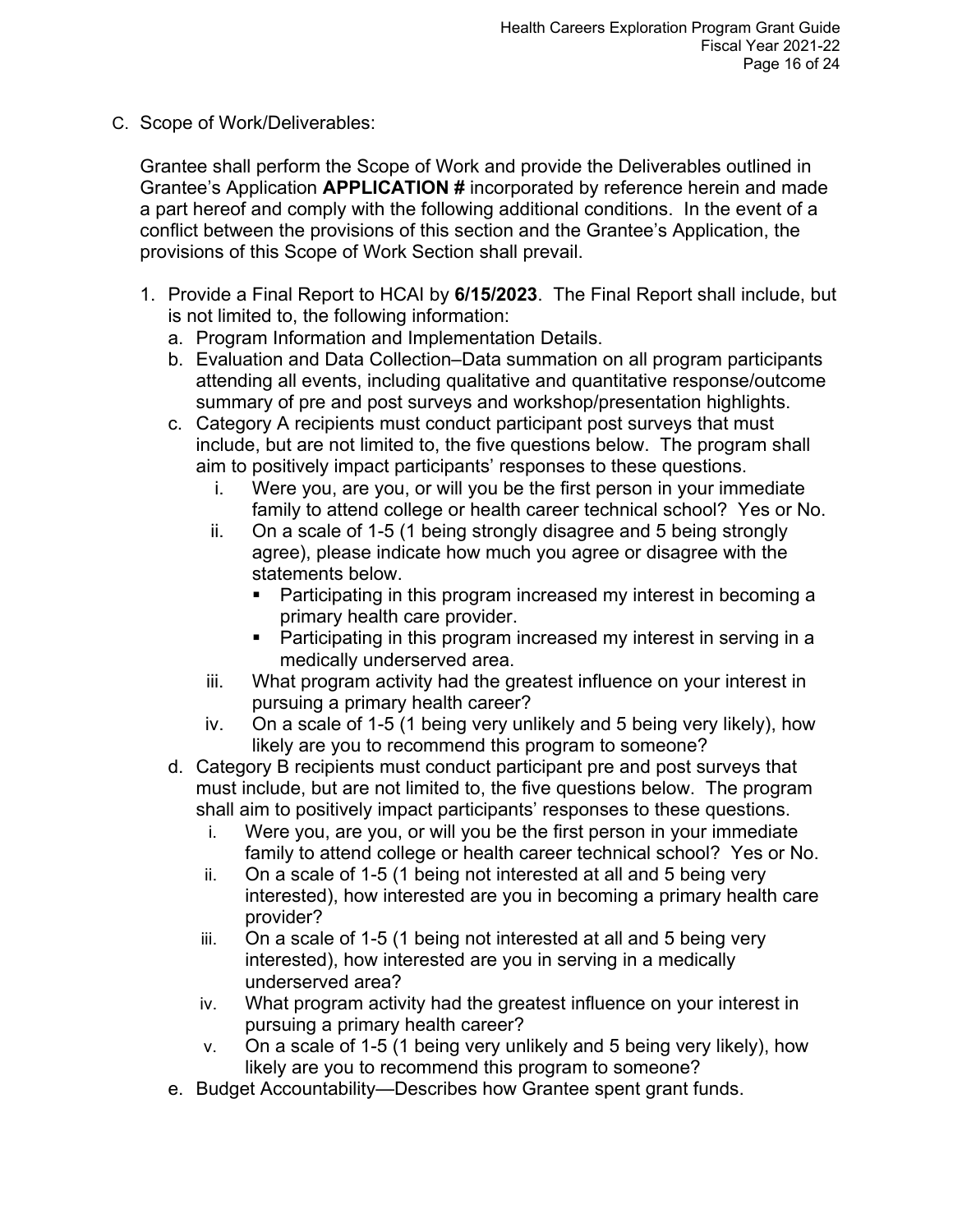- 2. The Grantee shall perform the tasks and activities set forth in the Scope of Work and submit the required deliverables within the deadlines specified in this Agreement, regardless of the number of Grants awarded. Grantee shall be responsible for anticipating potential overlaps, conflicts, and scheduling issues to adhere to the terms of this Agreement.
- 3. The Grantee shall be responsible for the performance of all tasks and deliverables specified in the Scope of Work, including but not limited to, locating and securing facilities and speakers for events.
- D. Budget Detail:
	- 1. Budget: Grantee shall expend the Grant Funds in accordance with the Budget provided in the Grantee's Application [AGREEMENT #], incorporated by reference herein and made a part hereof, or as amended herein. In the event of a conflict between the Budget submitted as part of Grantee's Application and this section, the provisions of this section shall prevail. **Note: Indirect expenses shall not exceed eight percent of the total dollars requested.**
	- 2. Grant funds can be used:
		- To hire consultants, lecturers, workshop instructors, and/or sub-grantees for the delivery of grant services.
		- For in-state travel (in accordance with HCAI travel policies), advertising, meals, supplies, and off-campus facility costs.
		- For reasonable accommodations for participants with disabilities, including instructional/program aids.

Grant funds cannot be used:

- For out-of-state travel.
- For entertainment purposes including, but not limited to, raffles, games, contest prizes, gambling, bingo, etc.
- To construct or renovate facilities or to purchase equipment.
- To rent space from your own organization (this cost should be included in your indirect expense calculation).
- To supplement the salaries of existing full-time staff of the organization.
- For release time to free full-time staff for participation in the program.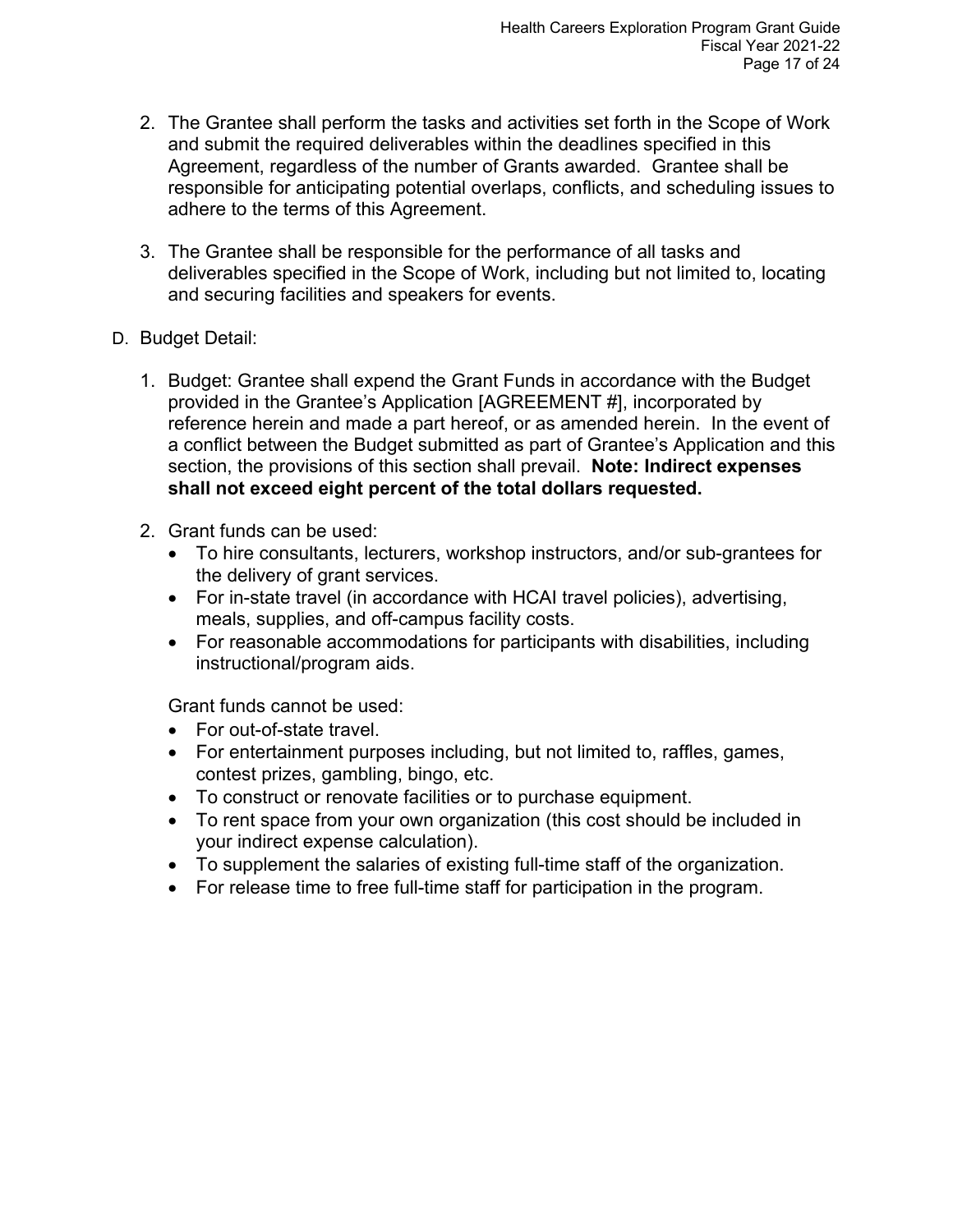- 3. Budget Line Items:
	- Advertising Meals **Supplies Transportation** Facility Costs Other Direct Expenses **Compensation Travel** Indirect Expenses Total
- 4. Budget Adjustments: Grantee's Budget shall be adjusted as follows:
	- a. Budget adjustments consist of a change within the grantees' approved budget that does not amend the amount of the grant. Grantee may only request one (1) budget adjustment per program period. With the exception of the personnel services category, a transfer of funds up to 15 percent of the Agreement is permissive across each budget category with notification to HCAI.
	- b. Grantee will submit any requests to change the Budget in writing (with a justification to explain why the funds were reallocated) to HCAI for approval. HCAI will not entertain changes to the budget that add to or increase facility costs when the grantee's organization owns the facility. An accounting of how the funds were expended will also be submitted with the Final Report.
- E. Reports and Deliverables:

**SUBMISSION DEADLINE–**Grantee shall submit the Final Report via eApp no later than **6/15/2023**.

- F. Invoicing and Payment:
	- 1. Grant funds shall be released to Grantee upon approval of the invoices for the expenses incurred in accordance with the Budget provided in the Grantee's Application [**APPLICATION #**], incorporated by reference herein and made a part hereof.
	- 2. Approval of the invoices shall be based on the satisfactory performance of the Scope of Work and submission of reports and deliverables within the deadlines specified by HCAI.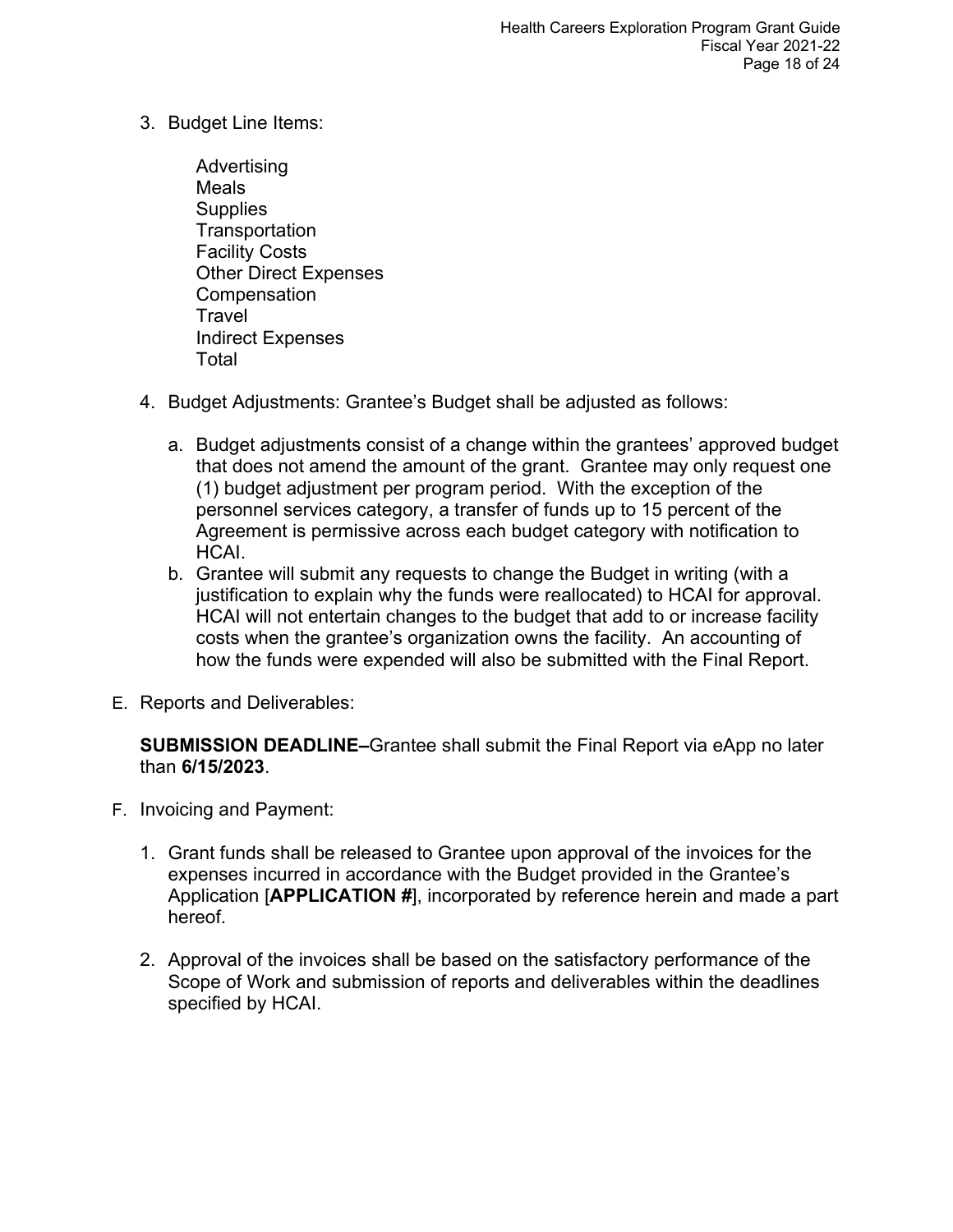- 3. An initial payment of 80 percent will be made upon execution of the Agreement due by no later than [Agreement Start Date]. HCAI will withhold 20 percent of the full Grant Award pending satisfactory completion by the Grantee of all the terms and conditions required by this Agreement.
- 4. Additional information may be requested by HCAI upon reviewing the Final Report and Deliverables. The final 20 percent will be disbursed upon the satisfactory performance of the Scope of Work and submission of reports and deliverables within the deadlines specified by HCAI.
- 5. If all grant funds have not been expended upon completion of the Final Report, HCAI will request the remittance of all unexpended funds with a justification to explain why funds were not expended.
- G. Prompt Payment Clause:

Payment will be made in accordance with, and within the time specified in, Government Code Chapter 4.5, commencing with Section 927.

- H. Budget Contingency Clause:
	- 1. It is mutually agreed that if the Budget Act of the current year and/or any subsequent years covered under this Agreement does not appropriate sufficient funds for the program, this Agreement shall be of no further force and effect.

In this event, HCAI shall have no liability to pay any funds whatsoever to Grantee or to furnish any other considerations under this Agreement and Grantee shall not be obligated to perform any provisions of this Agreement.

- 2. If funding for any fiscal year is reduced or deleted by the Budget Act for purposes of this Program, the HCAI shall have the option either to cancel this Agreement with no liability occurring to the HCAI, or, in the event that funding is reduced and not deleted, offer an agreement amendment to Grantee to account for the reduced amount; provided, however, that in the event that HCAI elects to offer an agreement amendment consistent with the terms of this budget contingency clause, HCAI shall retain the right to cancel this Agreement at any time until and unless an agreement amendment reflecting the reduced amount has been signed by the parties.
- I. Breach:

HCAI reserves the right to recover any and all amounts provided to the Grantee for Grantee's failure to perform the Scope of Work set forth in this Agreement. HCAI expressly reserves the right to pursue all legal and equitable remedies in the event of a breach by Grantee, including the right to disqualify Grantee from future funding opportunities.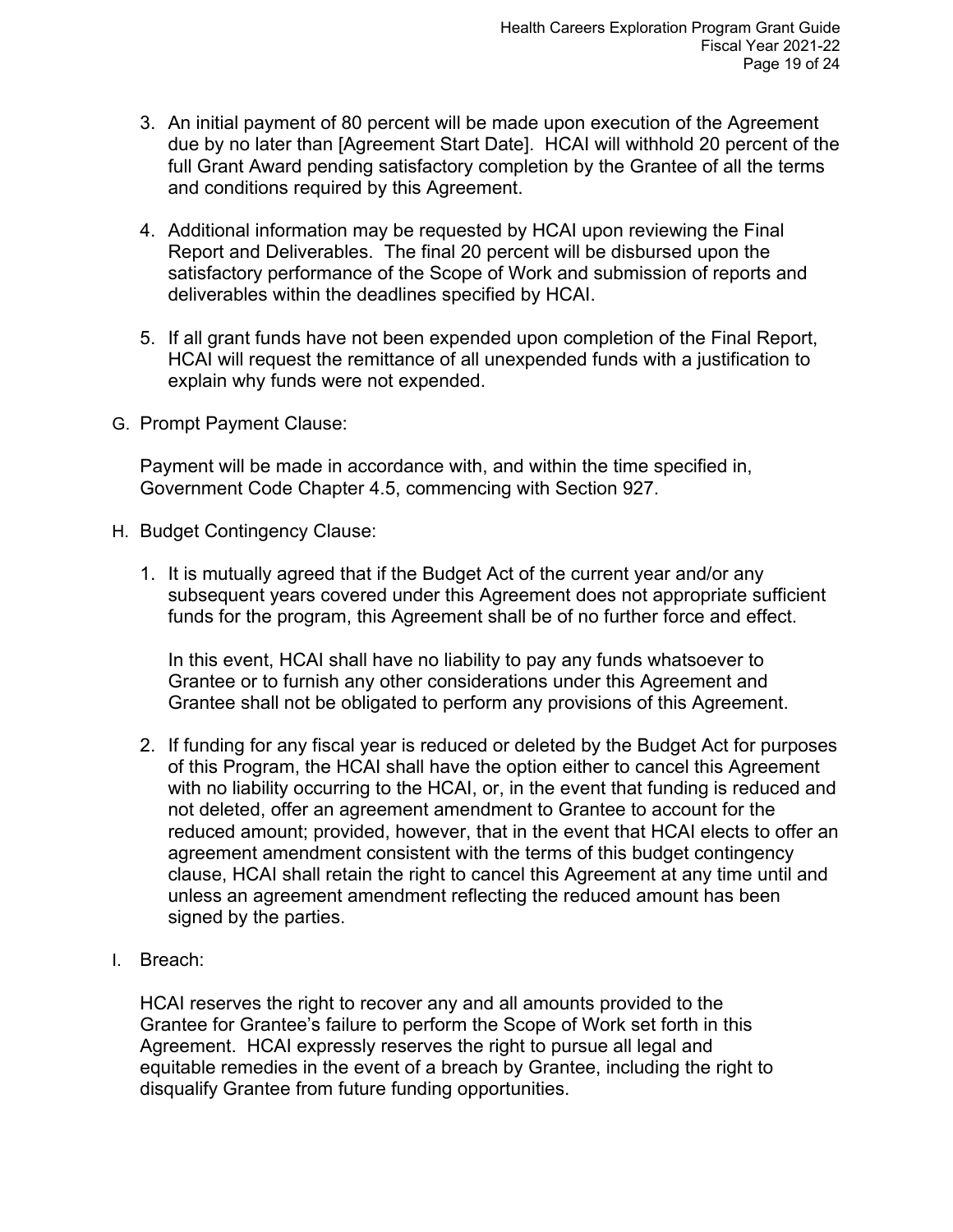- J. General Terms and Conditions:
	- 1. Timeliness: Time is of the essence in this Agreement. Grantee will submit the required deliverables as specified and adhere to the deadlines as specified in this Agreement. Anticipating potential overlaps, conflicts, and scheduling issues, to adhere to the terms of the Agreement, is the sole responsibility of the Grantee.
	- 2. Final Agreement: This Agreement, along with the Grantee's Application, exhibits, and forms constitutes the entire and final agreement between the parties and supersedes any and all prior oral or written agreements or discussions.
	- 3. Ownership and Public Records Act: All reports and the supporting documentation and data collected during the funding period which are embodied in those reports, shall become the property of the State and subject to the Public Records Act (GC 6250 et seq. code).
	- 4. Audits: The Grantee agrees that HCAI, the Department of General Services, the State Auditor, or their designated representative shall have the right to review and to copy any records and supporting documentation pertaining to the performance of this Agreement. The Grantee agrees to maintain such records for possible audit for a minimum of three years after final payment, unless a longer period of records retention is stipulated by the State. The Grantee agrees to allow the auditor(s) access to such records during normal business hours and to allow interviews of any employees who might reasonably have information related to such records. Further, the Grantee agrees to include a similar right of the State to audit records and interview staff in any subcontract related to performance of this Agreement.
	- 5. Independence from the State: Grantee and the agents and employees of Grantee, in the performance of this Agreement, shall act in an independent capacity and not as officers or employees or agents of the State.
	- 6. Non-Discrimination Clause: (See Cal. Code Regs., title 2, section 11105):
		- a. During the performance of this Agreement, Grantee and its subcontractors shall not deny the Agreement's benefits to any person on the basis of race, religious creed, color, national origin, ancestry, physical disability, mental disability, medical condition, genetic information, marital status, sex, gender, gender identity, gender expression, age, sexual orientation, or military and veteran status, nor shall they discriminate unlawfully against any employee or applicant for employment because of race, religious creed, color, national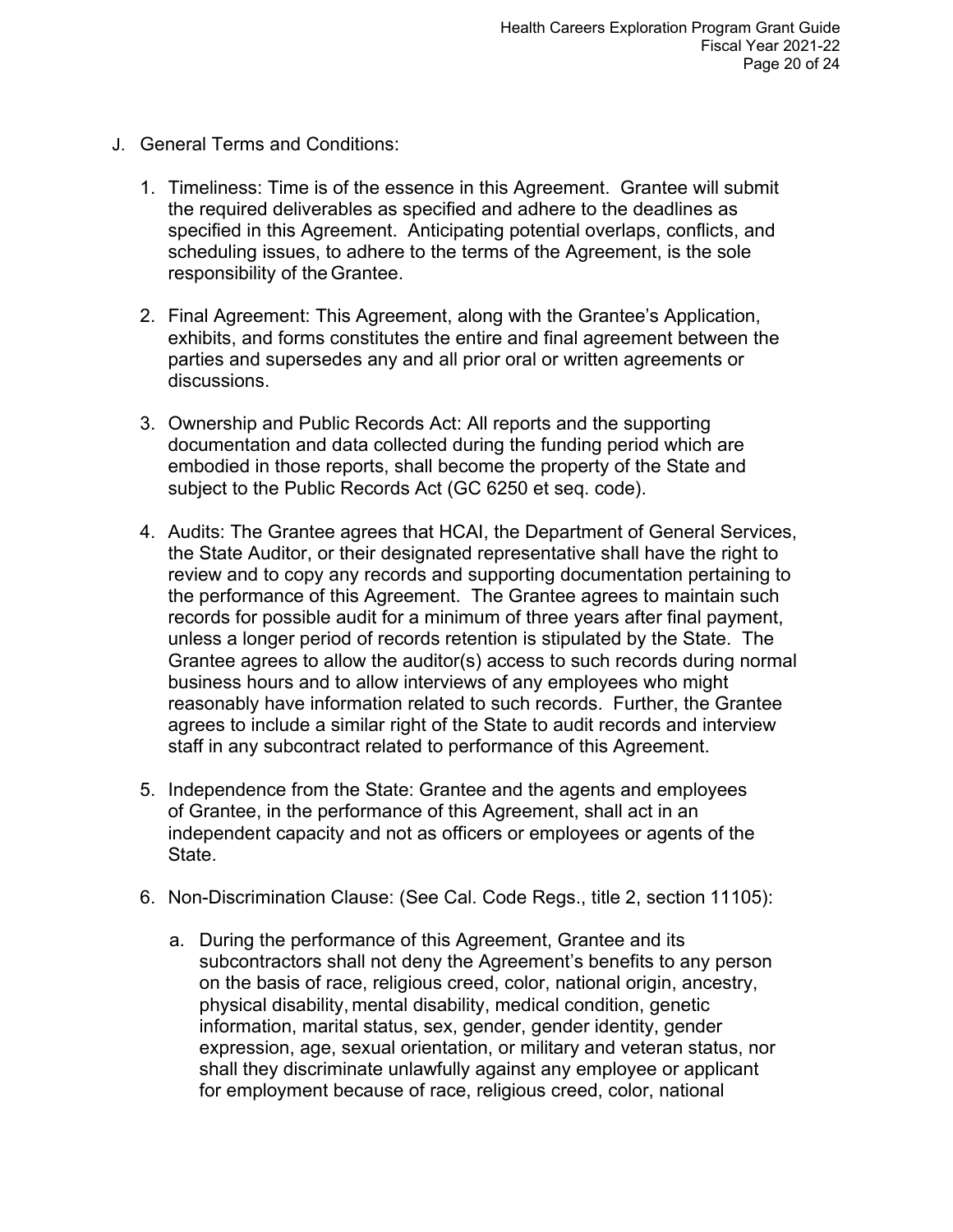origin, ancestry, physical disability, mental disability, medical condition, genetic information, marital status, sex, gender, gender identity, gender expression, age, sexual orientation, or military and veteran status. Grantee shall ensure that the evaluation and treatment of employees and applicants for employment are free of such discrimination.

- b. Grantee and its subcontractors shall comply with the provisions of the Fair Employment and Housing Act (Gov. Code §12900 et seq.), the regulations promulgated thereunder (Cal. Code Regs., tit. 2, §11000 et seq.), the provisions of Article 9.5, Chapter 1, Part 1, Division 3, Title 2 of the Government Code (Gov. Code §§11135-11139.5), and any regulations or standards adopted by HCAI to implement such article.
- c. Grantee shall permit access by representatives of the Department of Fair Employment and Housing and HCAI upon reasonable notice at any time during the normal business hours, but in no case less than 24 hours' notice, to such of its books, records, accounts, and all other sources of information and its facilities as said Department or HCAI shall require to ascertain compliance with this clause.
- d. Grantee and its subcontractors shall give written notice of their obligations under this clause to labor organizations with which they have a collective bargaining or other agreement.
- e. Grantee shall include the nondiscrimination and compliance provisions of this clause in all subcontracts to perform work under this Agreement.
- 7. Waiver: The waiver by HCAI of a breach of any provision of this Agreement by the Grantee will not operate or be construed as a waiver of any other breach. Grantee. HCAI expressly reserves the right to disqualify Grantee from any future grant awards for failure to comply with the terms of this Agreement.
- 8. Approval: This Agreement is of no force or effect until signed by both parties. Grantee may not commence performance until such approval has been obtained.
- 9. Amendment: No amendment or variation of the terms of this Agreement shall be valid unless made in writing, signed by the parties and approved as required. No oral understanding or Agreement not incorporated in the Agreement is binding on any of the parties.
- 10.Assignment: This Agreement is not assignable by the Grantee, either in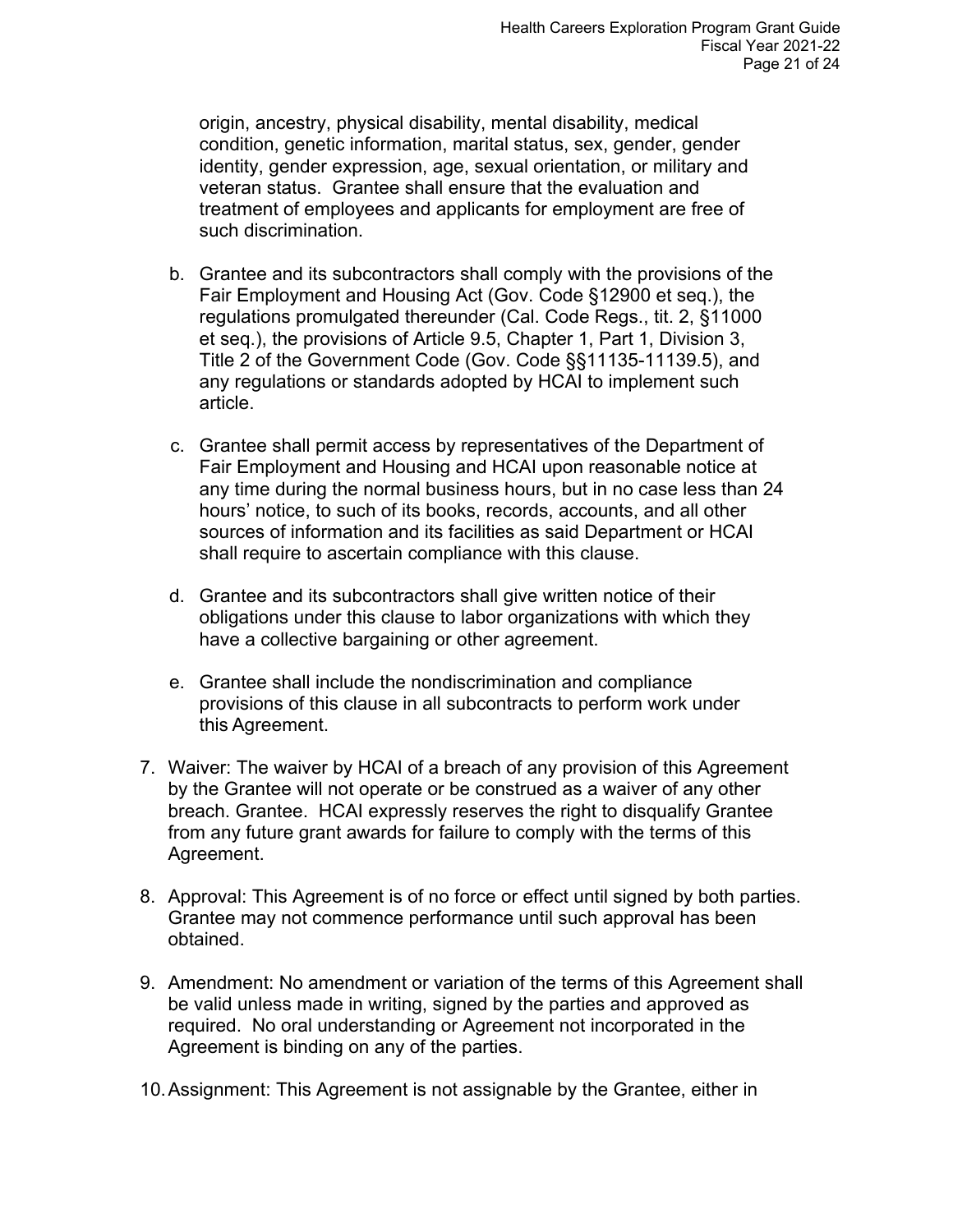whole or in part, without the consent of the State in the form of a formal written amendment.

- 11.Indemnification: Grantee agrees to indemnify, defend and hold harmless the State, its officers, agents and employees (i) from any and all claims and losses accruing or resulting to any and all Grantee's, subcontractors, suppliers, laborers, and any other person, firm, or corporation furnishing or supplying work services, materials, or supplies resulting from the Grantee's performance of this Agreement, and (ii) from any and all claims and losses accruing or resulting to any person, firm, or corporation who may be injured or damaged by Grantee in the performance of this Agreement.
- 12.Disputes: Grantee shall continue with the responsibilities under this Agreement during any dispute. Any dispute arising under this Agreement, shall be resolved as follows:
	- a. The Grantee will discuss the problem informally with the Program Manager. If unresolved, the problem shall be presented, in writing, to the Deputy Director stating the issues in dispute, the basis for the Grantee's position, and the remedy sought. Grantee shall include copies of any documentary evidence and describe any other evidence that supports its position with its submission to the Deputy Director.
	- b. Within ten working days after receipt of the written grievance from the Grantee, the Deputy Director or their designee shall make a determination and shall respond in writing to the Grantee indicating the decision and reasons for it.
	- c. Within ten working days of receipt of the Deputy Director's decision, the Grantee may appeal the decision of the Deputy Director by submitting a written appeal to the Chief Deputy Director stating why the Grantee does not agree with the Deputy Director's decision. The Chief Deputy Director or their designee (who shall not be the Deputy Director or their designee) shall meet with the Grantee within 20 working days of receipt of the Grantee's appeal. During this meeting, the Grantee and HCAI may present evidence in support of their positions.
	- d. Within ten working days after meeting with the Grantee, the Chief Deputy Director or their designee shall respond in writing to the Grantee with their decision. The Chief Deputy Director's decision will be final.
- 13.Termination for Cause: HCAI may terminate this Agreement and be relieved of any payments should the Grantee fail to perform the requirements of this Agreement at the time and in the manner herein provided. Grantee shall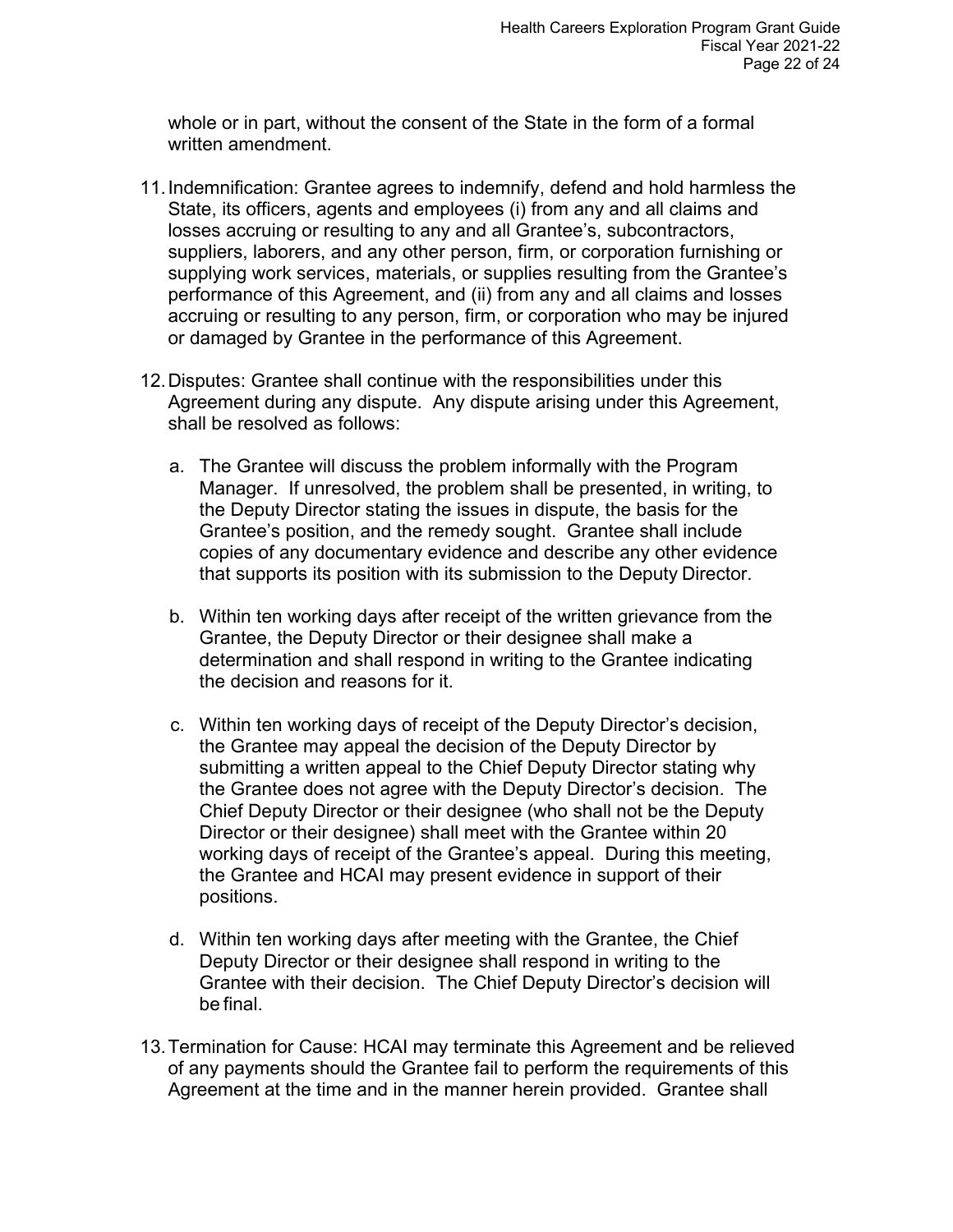return any Agreement Funds that were previously provided to Grantee for use within 60 days of termination.

If all grant funds have not been expended upon completion of the Agreement term, HCAI will request the remittance of all unexpended funds. If HCAI determines that improper payments have been made to Grantee, HCAI will request disgorgement of all disallowed costs. Grantee may dispute disallowed costs in accordance with Section I, Paragraph 12. Grantee will submit a check or warrant for the amount due within 60 days of the Grantee's receipt of HCAI's disgorgement request or 30 days from the Grantee's receipt of HCAI's last Dispute decision. If Grantee fails to remit payment, HCAI may withhold the amount due from any future grant payments.

- 14.Grantee's Subcontractors: Nothing contained in this Agreement shall create any contractual relationship between the State and the Grantee or any subcontractors, and no subcontract shall relieve the Grantee of its responsibilities and obligations hereunder. The Grantee agrees to be as fully responsible to the State for any and all acts and omissions of its subcontractors and of persons either directly or indirectly employed by the Grantee. The Grantee's obligation to pay its subcontractors is an independent obligation from State's obligation to disburse funds to the Grantee. As a result, the State shall have no obligation to pay or to enforce the payment of any money to any subcontractor.
- 15.Governing Law: This Agreement is governed by and shall be interpreted in accordance with the laws of the State of California.
- 16.Unenforceable Provision: In the event that any provision of this Agreement is unenforceable or held to be unenforceable, then the parties agree that all other provisions of this Agreement have force and effect and shall not be affected thereby.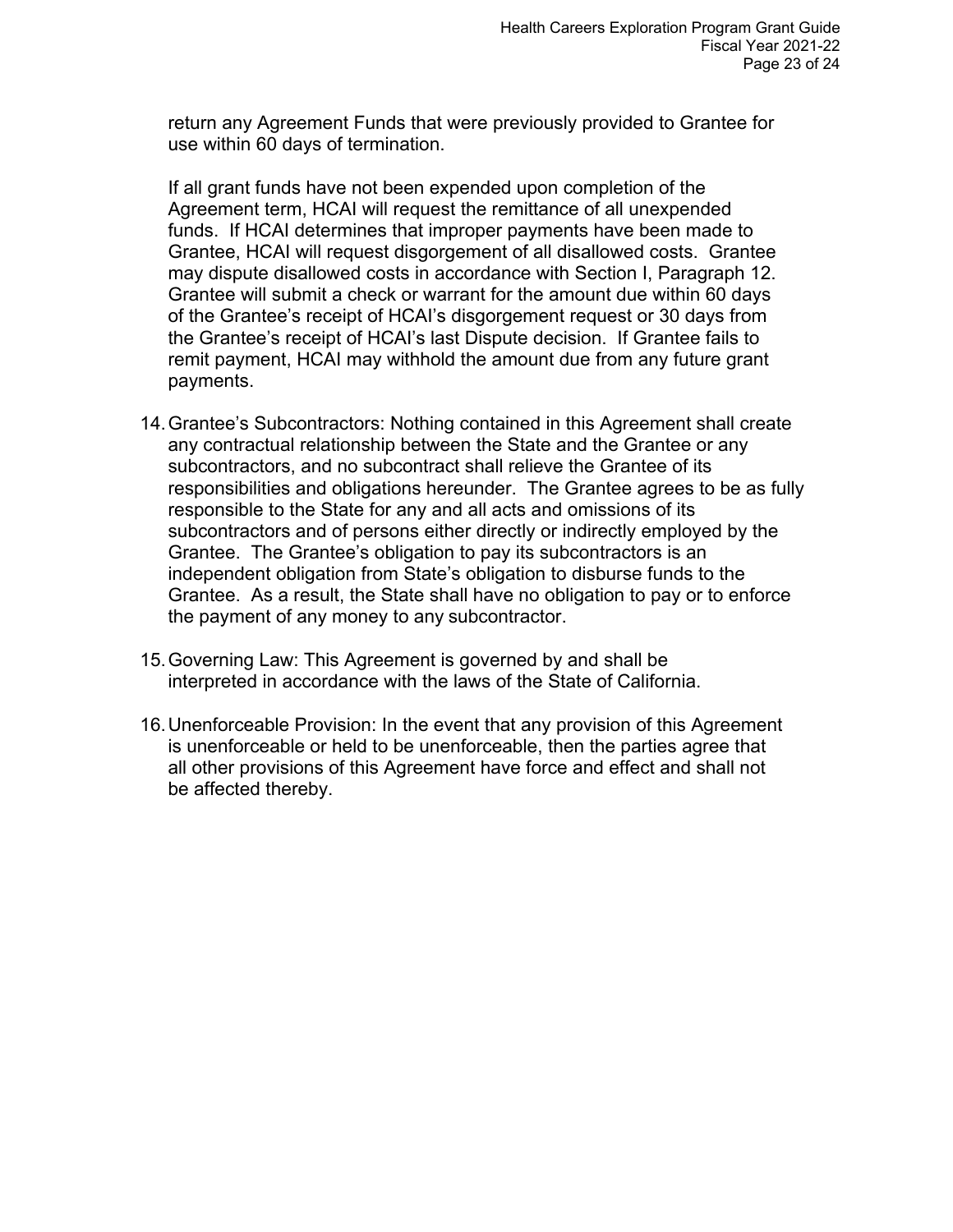K. Grant Representatives: The program representatives during the term of this agreement are listed below. Direct all inquiries to:

| State Agency:<br>Department of Health Care Access and<br>Information | Grantee:              |
|----------------------------------------------------------------------|-----------------------|
| Section/Unit:<br><b>Healthcare Workforce Development</b>             | Program Name:         |
| Division/HCEP                                                        |                       |
| Name:                                                                | Name of Main Contact: |
| [Program Officer Name]                                               |                       |
| Address:                                                             | Address:              |
| 2020 West El Camino Avenue,                                          |                       |
| Sacramento, CA 95833                                                 |                       |
| Phone:                                                               | Phone:                |
| [Program Officer Phone Number]                                       |                       |
| Email:                                                               | Email:                |
| hctp@hcai.ca.gov                                                     |                       |

Official Authorized to Sign Grant for Organization:

| State Agency:                             | Grantee:      |
|-------------------------------------------|---------------|
| Department of Health Care Access and      |               |
| Information                               |               |
| Section/Unit:                             | Program Name: |
| <b>Procurement and Contracts Services</b> |               |
| Attention:                                | Attention:    |
| Karen Isenhower                           |               |
| Address:                                  | Address:      |
| 2020 West El Camino Avenue Suite          |               |
| 1000, Sacramento, CA 95833                |               |
| Phone:                                    | Phone:        |
| $(916)$ 326-3200                          |               |
| Email:                                    | Email:        |
| pcs@hcai.ca.gov                           |               |
|                                           |               |